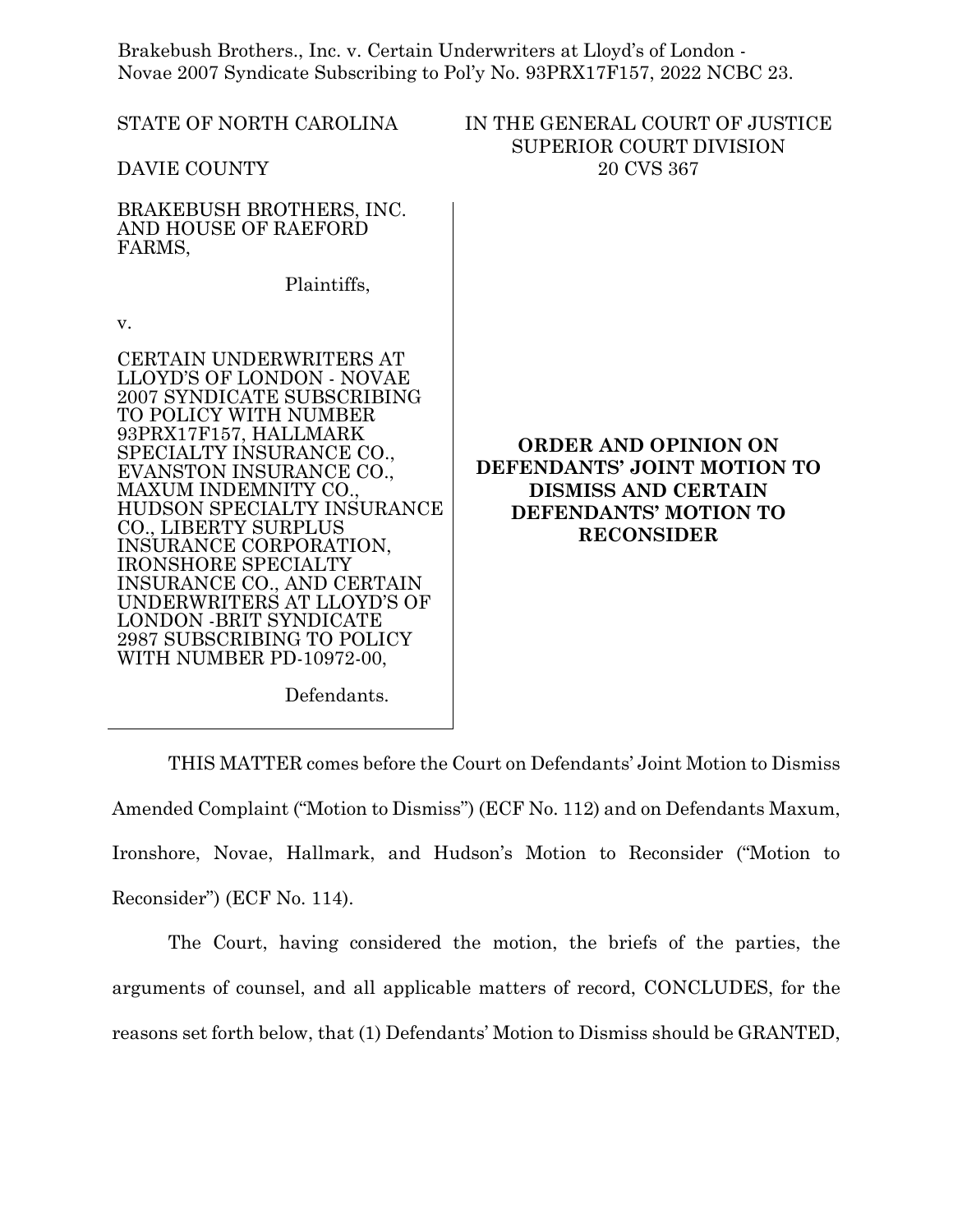in part, and DENIED, in part; and (2) the Motion to Reconsider should be DENIED

as moot.

*Kilpatrick Townsend & Stockton LLP*, *by Susan Boyles, and Dorsey & Whitney LLP, by Eric Weisenburger, Vernle C. Durocher, and Kathryn Ann Johnson, for Plaintiffs Brakebush Brothers Inc. and House of Raeford Farms.*

*Nelson Mullins Riley & Scarborough LLP, by G. Gray Wilson and Stuart H. Russell, and Tressler, LLP, by Timothy Jabbour, Anthony Tessitore, and Kiera Fitzpatrick, for Defendants Certain Underwriters at Lloyd's of London – Brit Syndicate 2987, Evanston Insurance Company, Maxum Indemnity Company, Hudson Specialty Insurance Company, Liberty Surplus Insurance Corporation, and Ironshore Specialty Insurance Company.*

*Butler Weihmuller Katz Craig LLP, by Clark Schirle, Khrystyne Smith, and L. Andrew Watson, for Defendant Certain Underwriters at Lloyd's of London Novae 2007 Syndicate.* 

*Akerman, LLP, by Bryan G. Scott, for Defendant Hallmark Specialty Insurance Company.*

Davis, Judge.

# **INTRODUCTION**

1. The present motions raise two primary issues. First, the Court must determine when a new plaintiff may be substituted under N.C. R. Civ. P. 17 as the real party in interest and allowed to bring certain claims against the named defendants under a "relation back" theory where the assertion of those claims would otherwise be barred by the statute of limitations. Second, the Court has been asked based on the existence of new case law—to revisit its prior ruling on the issue of whether North Carolina law allows an assignee of the right to receive proceeds under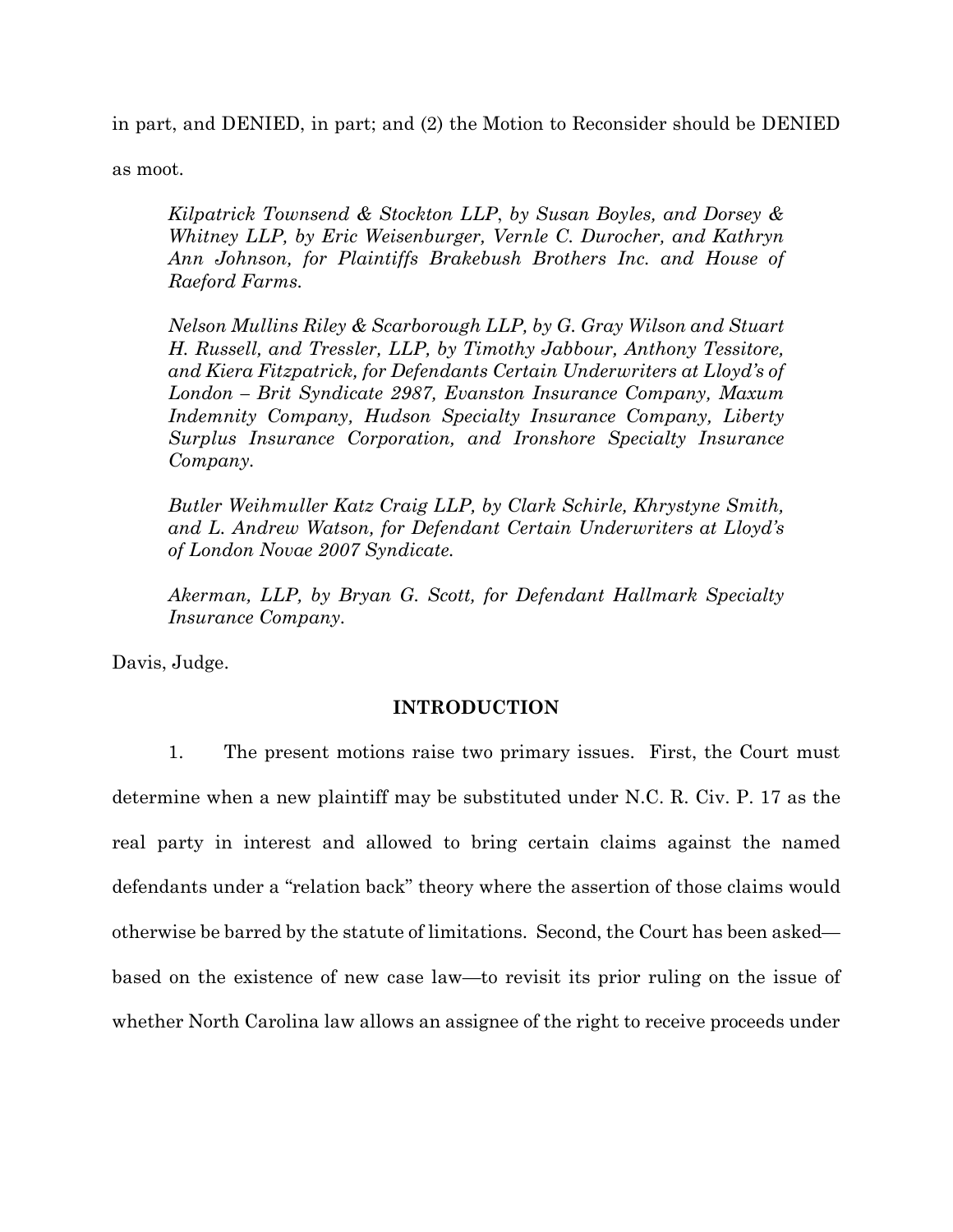an insurance policy to sue the assignor's insurer on theories of bad faith and unfair and deceptive trade practices.

## **FACTUAL AND PROCEDURAL BACKGROUND**

2. The Court does not make findings of fact on a motion to dismiss under Rule 12(b)(6) of the North Carolina Rules of Civil Procedure and instead recites those facts contained in the complaint (and in documents attached, referred to, or incorporated by reference in the complaint) that are relevant to the Court's determination of the motion. *See, e.g., Window World of Baton Rouge, LLC v. Window World, Inc.*, 2017 NCBC LEXIS 60, at \*11 (N.C. Super. Ct. July 12, 2017).

3. On 14 December 2017, a fire caused substantial damage to a chicken processing facility located in Mocksville, North Carolina. (Amended Complaint, ECF No. 100, at ¶ 2.) At the time of the fire, the facility was owned by Plaintiff House of Raeford Farms, Inc. ("Raeford"), but Plaintiff Brakebush Brothers Inc. ("Brakebush") "was in the process of purchasing the [facility] from Raeford when the fire occurred." (*Id.*)

4. As of the date of the fire, Raeford had obtained two layers of commercial property insurance coverage for the facility: (1) a *primary* insurance policy issued by "Certain Underwriters at Lloyd's, London and various syndicates subscribing to that policy" with a limit of \$20,000,000 ("the Primary Policy"); and (2) eight *excess* insurance policies that provided, in total, limits of \$30,000,000 in "excess of the \$20 million primary limits." (*Id.* at  $\P\P$  33–34.)<sup>1</sup>

<span id="page-2-0"></span><sup>&</sup>lt;sup>1</sup> In this opinion, these eight policies are at times referred to collectively as the "Excess" Policies."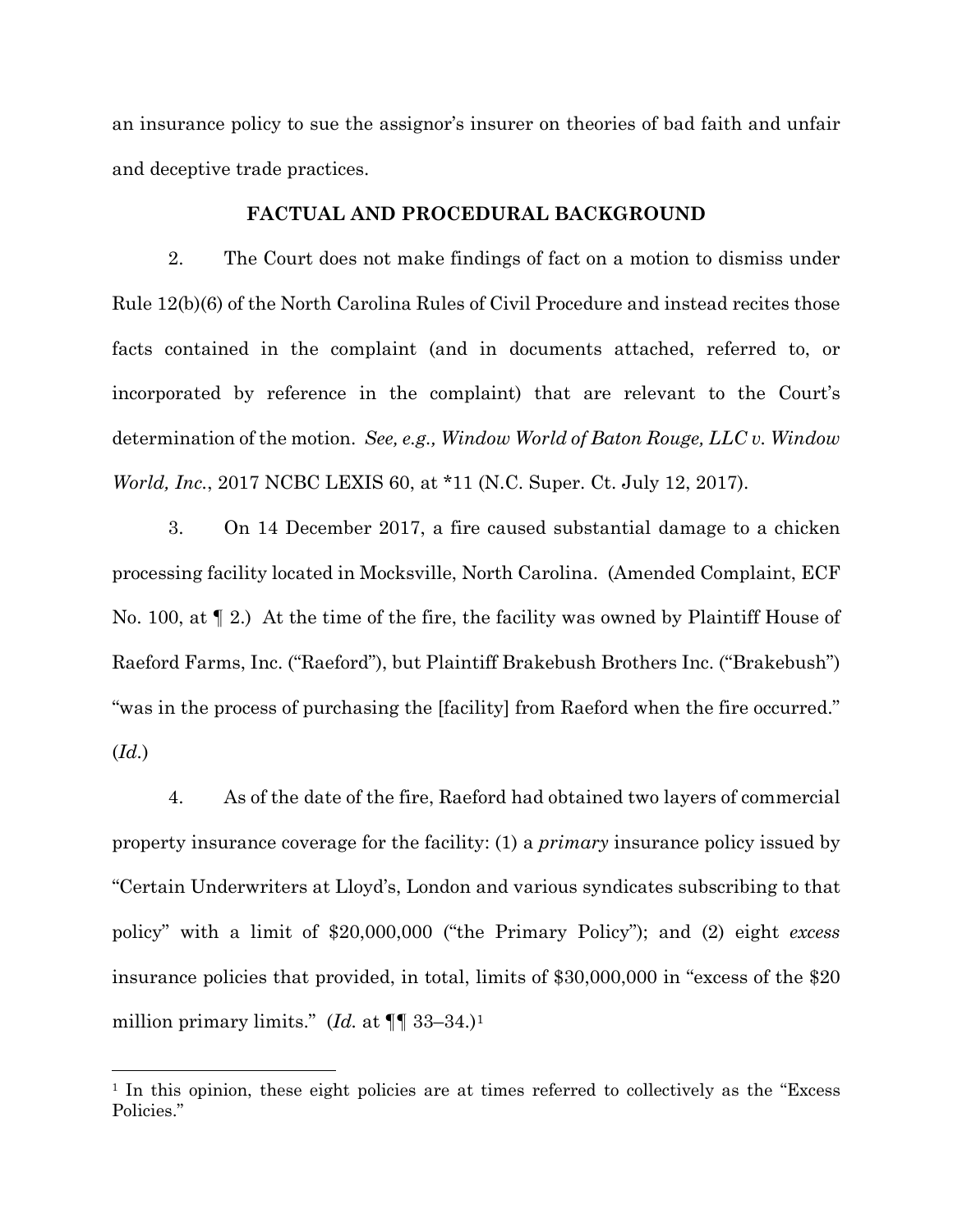5. The insurers who issued the Excess Policies were all originally named as Defendants in this action: Certain Underwriters at Lloyd's of London – Novae 2007 Syndicate Subscribing to Policy With Number 93PRX17F157 ("Novae"), Hallmark Specialty Insurance Co. ("Hallmark"), Evanston Insurance Co. ("Evanston"), Maxum Indemnity Co. ("Maxum"), Hudson Specialty Insurance Co. ("Hudson"), Liberty Surplus Insurance Corporation ("Liberty"), Ironshore Specialty Insurance Co. ("Ironshore"), and Certain Underwriters at Lloyd's of London – Brit Syndicate 2987 Subscribing to Policy With Number PD-10972-00 ("Brit"). (Complaint, ECF No. 3, at  $\P$  31.)<sup>[2](#page-3-0)</sup>

6. Brakebush and Raeford executed an Asset Purchase Agreement ("A.P.A.") on 3 July 2018. (ECF No. 100, at  $\P$  30.) As a part of the transaction, Raeford "attempted to assign Raeford's right to all insurance benefits, including all rights and proceeds under its excess property insurance policies relating to the loss" resulting from the fire. (*Id*. at ¶ 2.) Approximately five days before the A.P.A. was executed, the insurers who had issued the Primary Policy gave written consent to this assignment. (*Id.* at ¶ 31.)

7. Neither Brakebush nor Raeford, however, obtained consent from any of the Excess Insurers prior to the assignment of Raeford's right to collect insurance proceeds under these policies to Brakebush. (*Id*.)

8. On 3 February 2020, Brakebush submitted a report to Crawford and Company, a claims management company hired by one or more of the insurers,

<span id="page-3-0"></span><sup>2</sup> Defendants are at times referred to collectively in this opinion as the "Excess Insurers."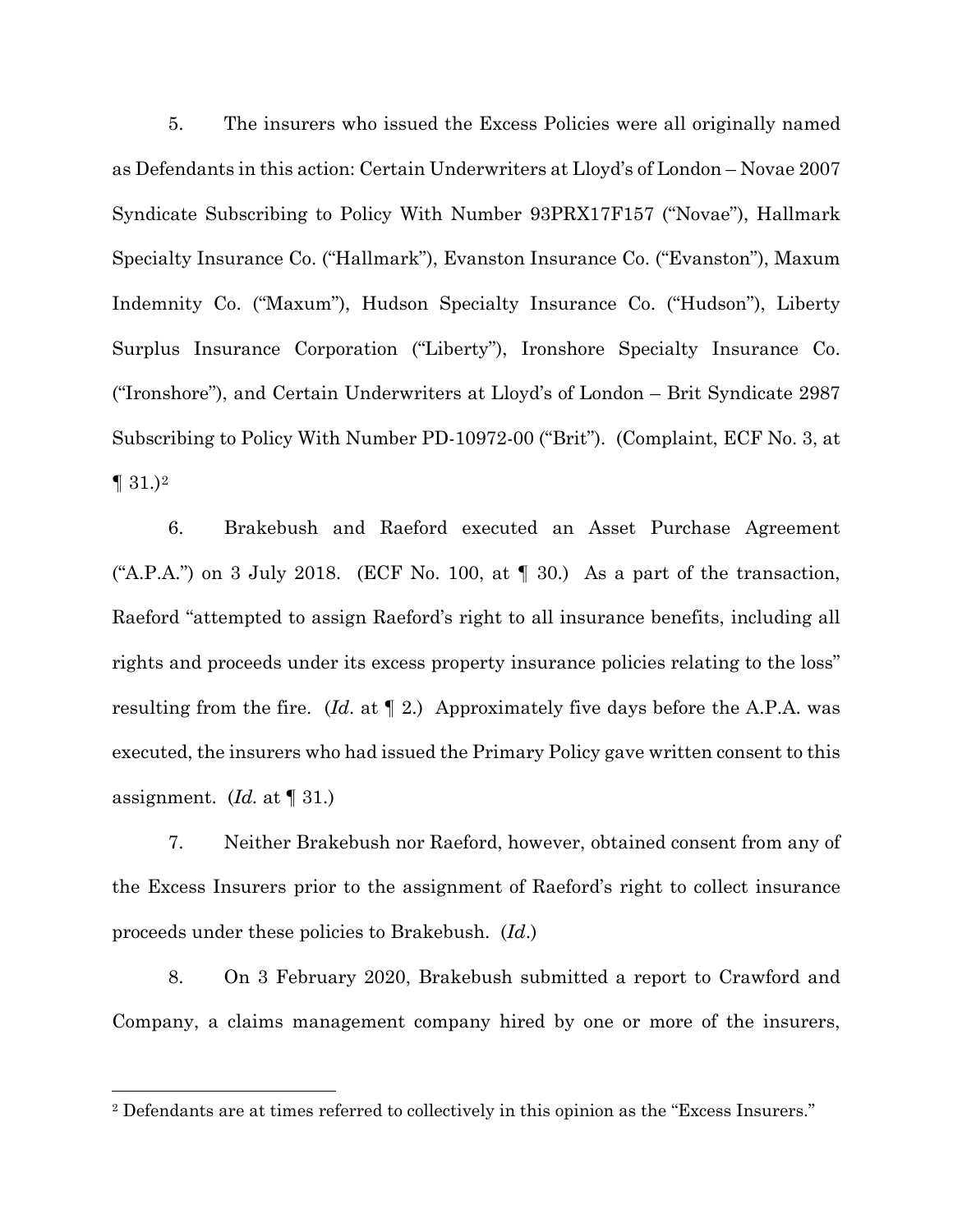claiming that the overall fire damage loss to the insured property totaled \$41,274,429. (*Id.* at ¶¶ 35–38.) As Raeford had already received \$4,241,277.18 under the Primary Policy prior to the sale, Brakebush asserted that it was entitled to the remaining \$15,758,722.82 of the policy limits under the Primary Policy "for amounts it incurred after the sale was completed." (*Id.* at ¶ 39.) On or about 29 April 2020, Brakebush received a final payment exhausting the \$20 million in coverage under the Primary Policy. (*Id*. at ¶ 39.) Brakebush then "contacted counsel for the Excess Insurers and demanded payment of insurance proceeds for the remainder" of the loss. (*Id.* at ¶ 40.)

9. The Excess Insurers refused to pay the full amount demanded by Brakebush, instead offering only a combined \$4,221,465.83, a substantially smaller amount than Brakebush's demand. (*Id.* at ¶ 41.) The Excess Insurers initially took the position that they would make this smaller payment only if Brakebush agreed that said payment constituted "full and final payment for all covered damages." (*Id.*)

10. Since 1 May 2020, Brakebush has repeatedly requested that the Excess Insurers explain why they refused to pay the remaining \$21 million that Brakebush had demanded. (*Id*. at ¶ 43.) At some point, the Excess Insurers provided Brakebush with "Claim Work Papers," which Brakebush alleges "showed that the Excess Insurers owed at least \$5,782,089.14 to [Brakebush]." (*Id.* at ¶¶ 44–45.)

11. The Excess Insurers ultimately agreed to pay \$4,221,465.83 to Brakebush without requiring Brakebush to stipulate that this payment constituted a "full and final payment," thereby allowing Brakebush to continue pursuing the total amount it sought under the Excess Policies for the fire damage. (*Id.* at ¶ 44.)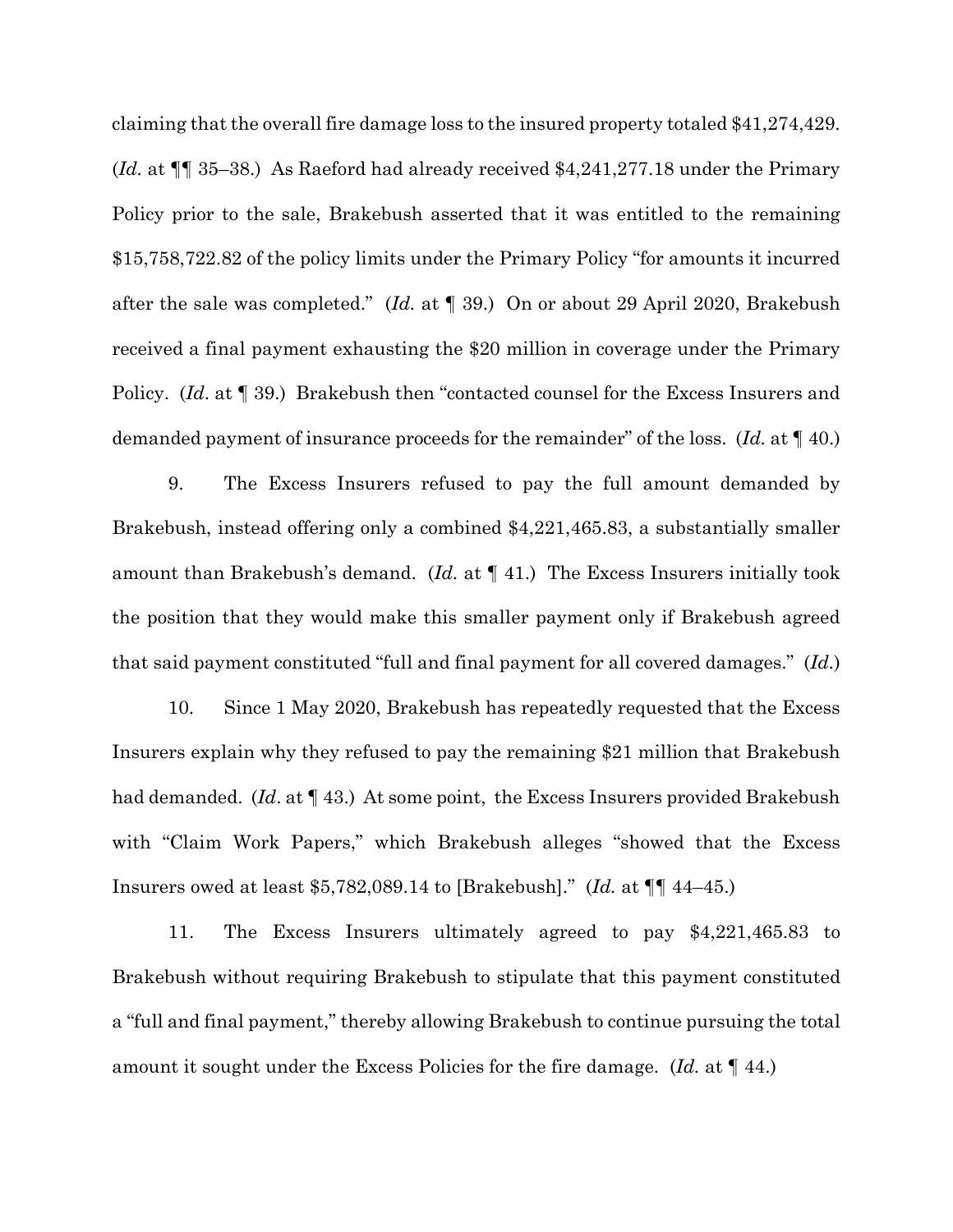12. On 8 October 2020, Brakebush filed its original Complaint initiating this action in Davie County Superior Court against the Excess Insurers. In its Complaint, Brakebush asserted a claim for a declaratory judgment regarding the obligations of the Excess Insurers along with claims for breach of contract, bad faith, and unfair or deceptive trade practices (UDTP). (ECF No. 3, at  $\P$  47–79.) This case was designated a mandatory complex business case on 2 December 2020 and assigned to the Honorable Gregory P. McGuire. (ECF Nos. 1, 2.)

13. On 6 January 2021, Defendants filed a Joint Motion to Dismiss in which they asserted various legal grounds for the dismissal of the claims asserted by Brakebush. (ECF No. 42.)

14. On 1 July 2021, this matter was reassigned to the undersigned. (ECF No. 79.)

15. On 1 November 2021, the Court issued an Order and Opinion (ECF No. 93) concluding that Brakebush possessed standing to assert its claims for breach of contract and declaratory judgment under the policies issued by Maxum, Ironshore, Novae, Hallmark, and Hudson (collectively, the "Assigned Insurers"), but *not* under the policies issued by Brit, Evanston, or Liberty (collectively, the "Unassigned Insurers"). (ECF No. 93, at ¶ 66.)[3](#page-5-0) The Court also declined to dismiss Brakebush's claims for bad faith and UDTP against the Assigned Insurers but dismissed those claims as to the Unassigned Insurers pursuant to Rule 12(b)(1) for lack of standing.

<span id="page-5-0"></span><sup>&</sup>lt;sup>3</sup> In essence, the basis for the Court's ruling was that specific language in the Brit, Evanston, and Liberty policies required the consent of the insurer (which was never obtained) before the assignment from Raeford to Brakebush could become legally effective.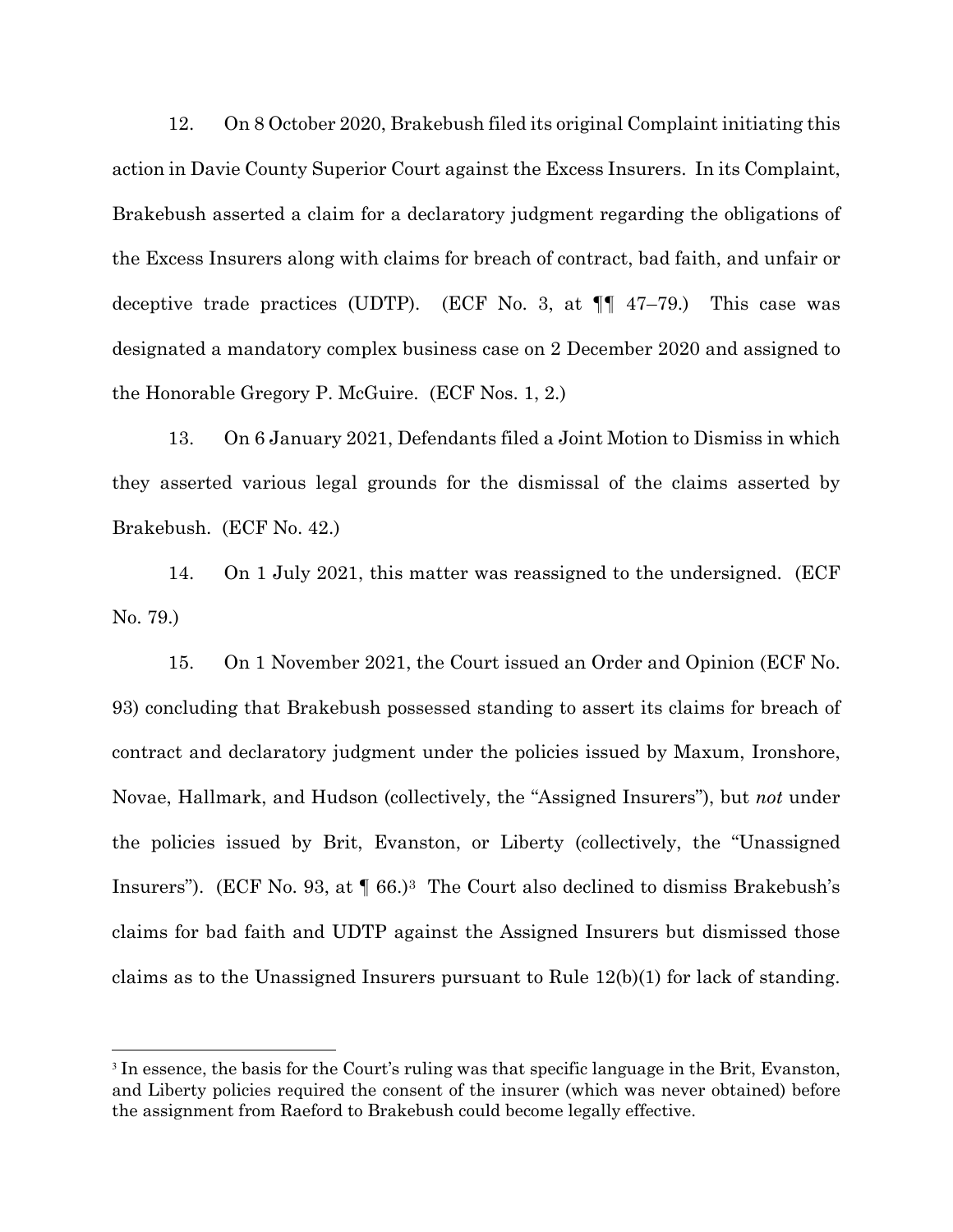(*Id*. at ¶¶ 68, 83.) Additionally, the Court denied Defendants' Motion to Dismiss under 12(b)(6) as to all claims against the Assigned Insurers. (*Id*. at p. 37.)

16. Following the issuance of the Court's Order and Opinion and prior to the filing of any responsive pleading by Defendants, Brakebush filed an Amended Complaint on 10 December 2021, which added Raeford as an additional named plaintiff alongside Brakebush. (ECF No. 100.) The Amended Complaint asserted the following claims: declaratory judgment by Brakebush against the Assigned Insurers; declaratory judgment by Raeford against the Unassigned Insurers; breach of contract by Brakebush against the Assigned Insurers; breach of contract by Raeford against the Unassigned Insurers; bad faith denial and handling of claims by Brakebush against the Assigned Insurers; UDTP by Brakebush against the Assigned Insurers; and unjust enrichment by Raeford against the Unassigned Insurers. (*Id*. at ¶¶ 51– 105.)

17. On 31 January 2022, Defendants filed a Joint Motion to Dismiss Amended Complaint, seeking dismissal of (1) all claims asserted by Raeford; and (2) Brakebush's reasserted claims for bad faith and UDTP. (ECF No. 112.) On that same day, the Assigned Insurers filed a Motion to Reconsider in which they seek reconsideration of the portion of the Court's 1 November 2021 Order and Opinion holding that Brakebush possessed standing to assert bad faith and UDTP claims against them. (ECF No. 114.)

18. A hearing was held on 14 April 2022. The motions are now ripe for decision.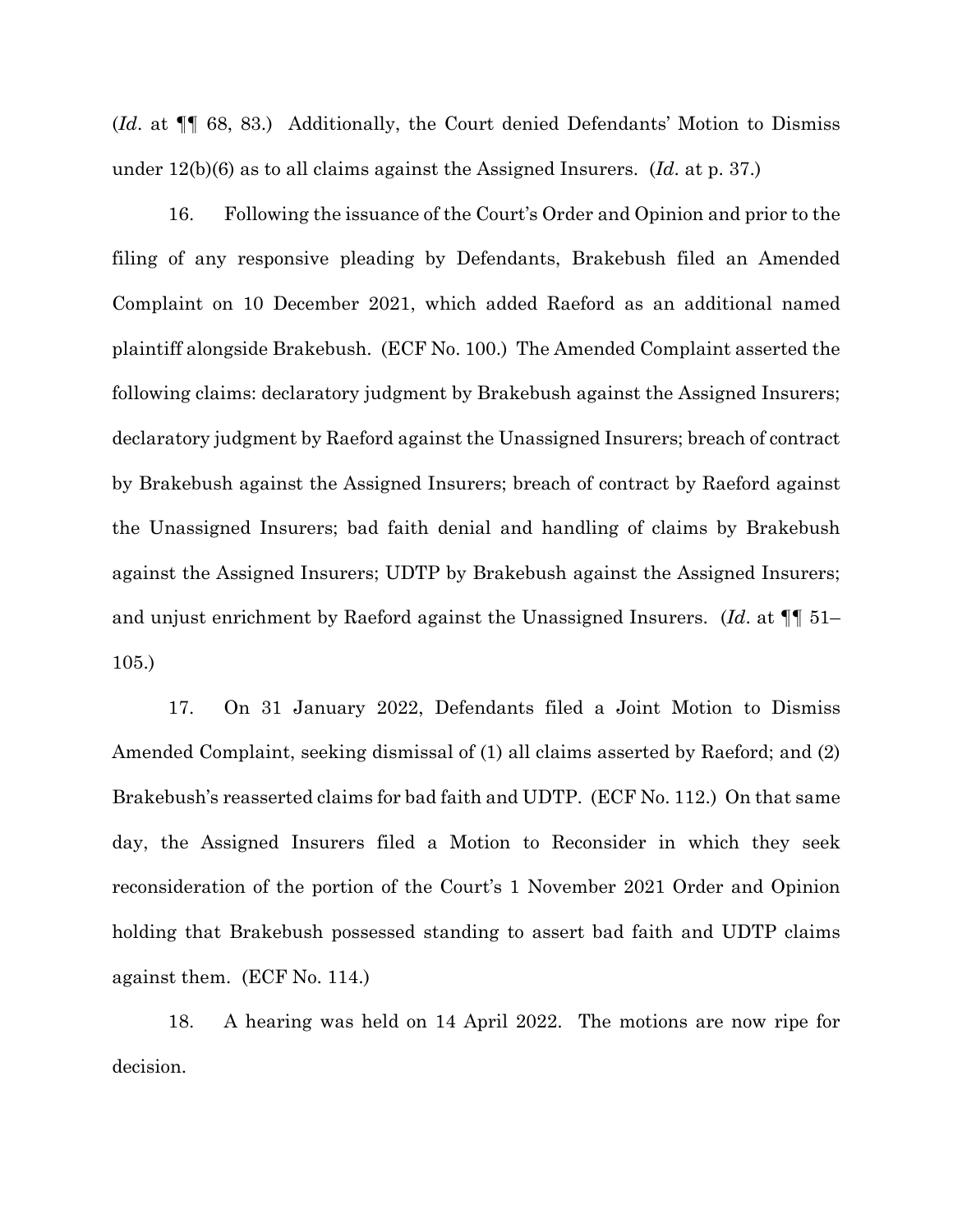#### **LEGAL STANDARD**

19. Defendants' motion to dismiss implicates both N.C.R. Civ. P. 12(b)(1) and 12(b)(6). Defendants argue that Brakebush lacks standing to assert its bad faith and UDTP claims under Rule 12(b)(1). They contend that all of Raeford's claims should be dismissed pursuant to 12(b)(6) based on the statute of limitations.

20. "A plaintiff's standing to assert its claims may be challenged under either Rule 12(b)(1) or Rule 12(b)(6) of the North Carolina Rules of Civil Procedure." *Raja v. Patel*, 2017 NCBC LEXIS 25, at \*11 (N.C. Super. Ct. Mar. 23, 2017) (citations omitted). A Rule 12(b)(1) motion challenges a court's jurisdiction over the subject matter of the plaintiff's claims. N.C.R. Civ. P. 12(b)(1). "Subject matter jurisdiction is the indispensable foundation upon which valid judicial decisions rest," *In re T.R.P.*, 360 N.C. 588, 590 (2006), and "has been defined as 'the power to hear and to determine a legal controversy; to inquire into the facts, apply the law, and to render and enforce a judgment,' " *High v. Pearce*, 220 N.C. 266, 271 (1941) (citations omitted). "[T]he proceedings of a court without jurisdiction of the subject matter are a nullity." *Burgess v. Gibbs*, 262 N.C. 462, 465 (1964) (citation omitted).

21. "As the party invoking jurisdiction, plaintiff[] ha[s] the burden of establishing standing." *Queen's Gap Cmty. Ass'n v. McNamee,* 2011 NCBC LEXIS 37, at \*\*4 (N.C. Super. Ct. Sept. 23, 2011) (cleaned up). In determining the existence of subject matter jurisdiction, the Court may consider matters outside the pleadings. *Emory v. Jackson Chapel First Missionary Baptist Church*, 165 N.C. App. 489, 491 (2004) (citation omitted). "However, if the trial court confines its evaluation [of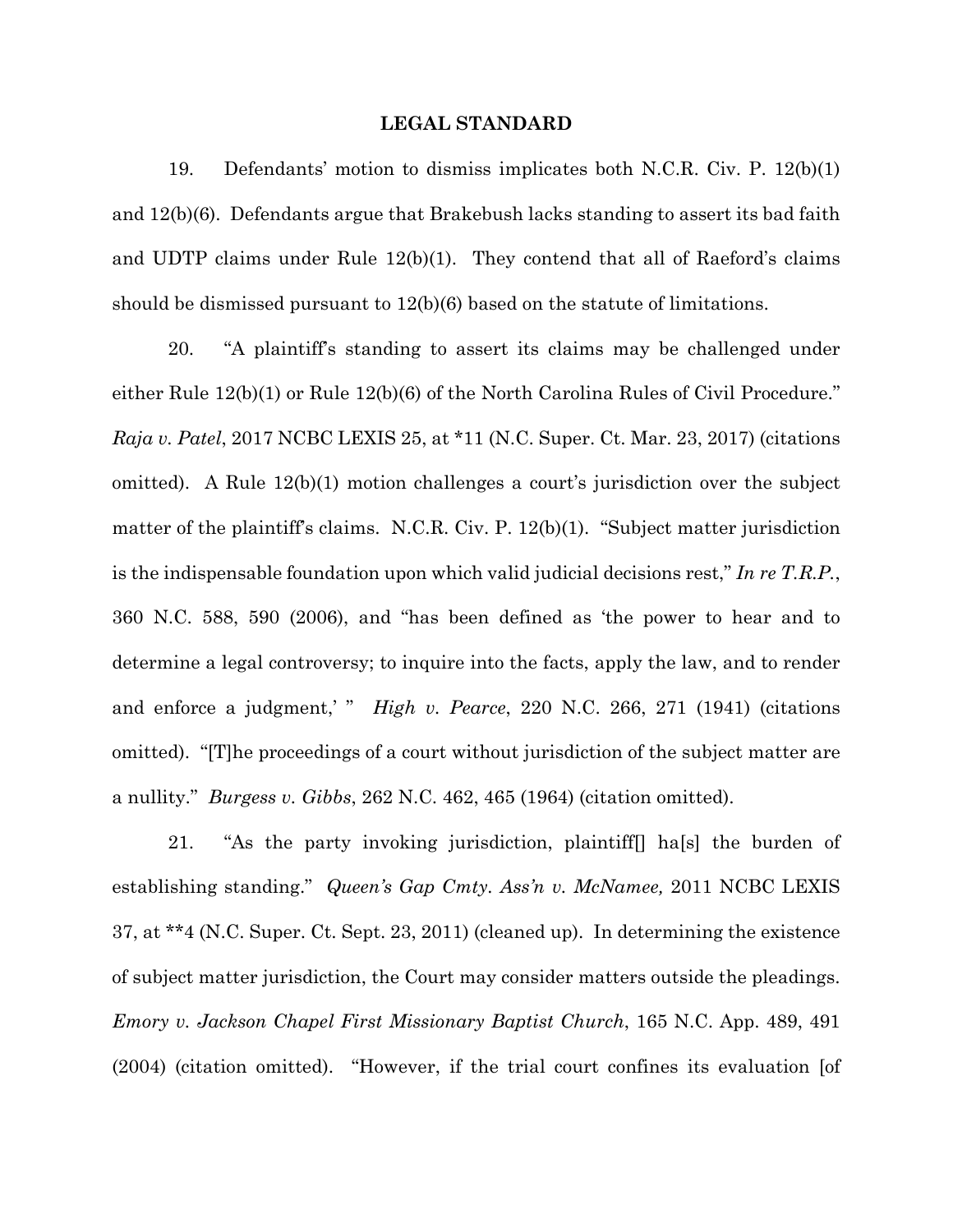standing] to the pleadings, the court must accept as true the [claimant]'s allegations and construe them in the light most favorable to the [claimant]." *Munger v. State*, 202 N.C. App. 404, 410 (2010) (quoting *DOT v. Blue*, 147 N.C. App. 596, 603 (2001)).

22. "It is well-established that dismissal pursuant to Rule 12(b)(6) is proper when '(1) the complaint on its face reveals that no law supports the plaintiff's claim; (2) the complaint on its face reveals the absence of facts sufficient to make a good claim; or (3) the complaint discloses some fact that necessarily defeats the plaintiff's claim.' " *Corwin v. British Am. Tobacco PLC*, 371 N.C. 605, 615 (2018) (quoting *Wood v. Guilford Cnty.*, 355 N.C. 161, 166 (2002)). The Court may also "reject allegations that are contradicted by the documents attached, specifically referred to, or incorporated by reference in the complaint." *Laster v. Francis*, 199 N.C. App. 572, 577 (2009) (cleaned up).

23. Finally, Defendants' Motion to Reconsider is brought pursuant to Rule 54(b). "This Court has summarized the grounds upon which a trial court will generally grant a motion to reconsider an interlocutory order as follows: (1) the discovery of new evidence, (2) an intervening development or change in the controlling law, or (3) the need to correct a clear error or prevent manifest injustice." *Pender Farm Dev., LLC v. NDCO, LLC*, 2020 NCBC LEXIS 110, at \*5 (N.C. Super. Ct. Sept. 25, 2020) (cleaned up).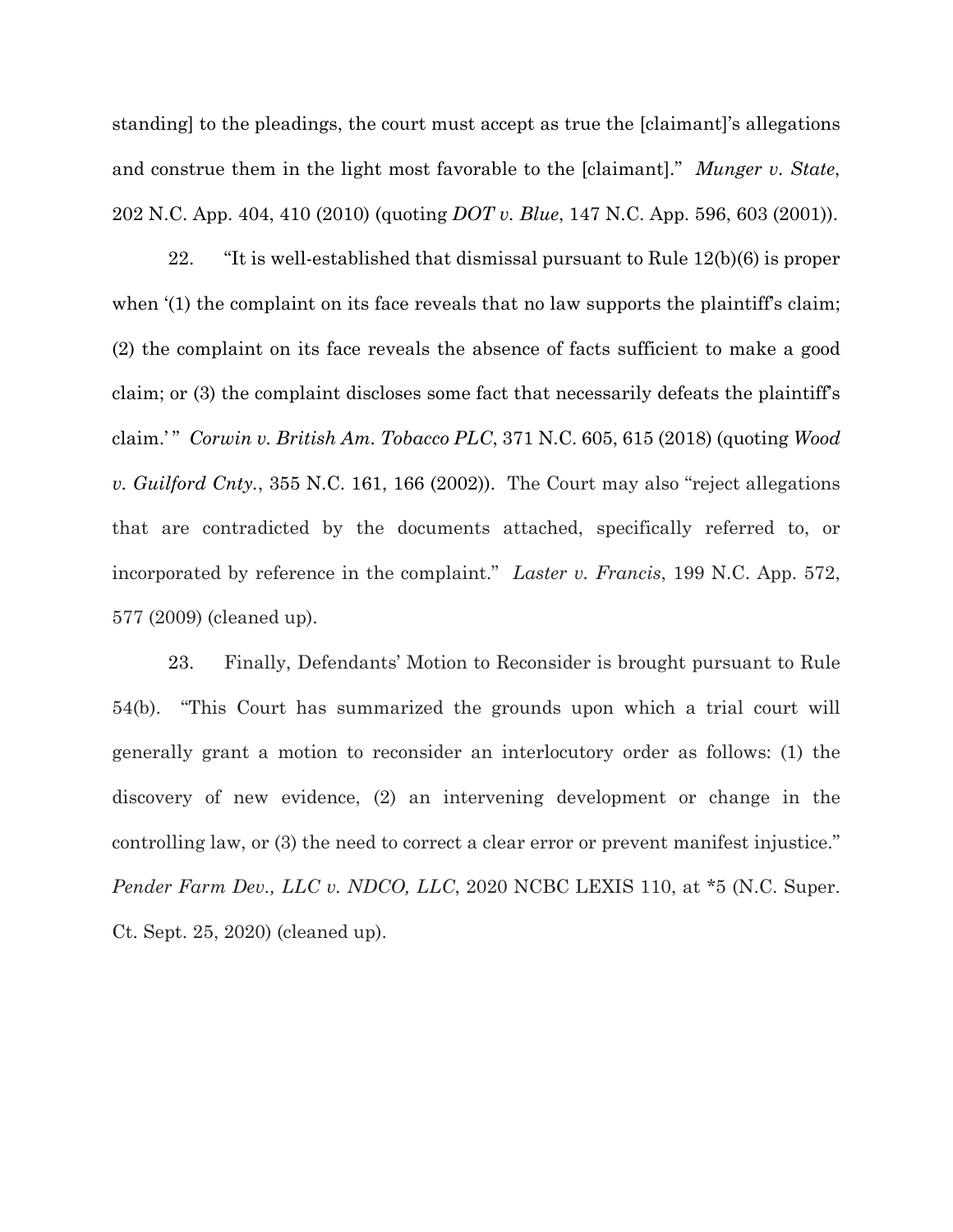#### **ANALYSIS**

### **I. Validity of Claims Asserted by Raeford**

24. In their first argument, Defendants contend that the claims Raeford seeks to assert are time-barred because they were not asserted until the Amended Complaint was filed, which was more than three years after the date of the fire. In response, Plaintiffs argue as follows: (1) the Court's 1 November 2021 Order and Opinion holds that the purported assignment from Raeford to Brakebush was invalid as to the Unassigned Insurers; (2) the implication of the Court's ruling on that issue is that *Raeford* is the real party in interest to assert the breach of contract and declaratory judgment claims against the Unassigned Insurers set out in the original Complaint; and (3) Rule 17 allows a real party in interest to be substituted in place of the original plaintiff under such circumstances and for the claims asserted by the real party in interest to relate back to the date the Complaint was originally filed. Alternatively, Plaintiffs argue that the statute of limitations should be equitably tolled to preserve Raeford's right to bring these claims or that Defendants should be equitably estopped from asserting a statute of limitations defense.

25. Fire insurance policies are governed by a three-year statute of limitations. N.C.G.S.  $\S 58-44-16(f)(18)(2021)$  ("No suit or action on this policy for the recovery of any claim shall be sustainable in any court of law unless all the requirements of this policy have been complied with and unless commenced within three years after inception of the loss.").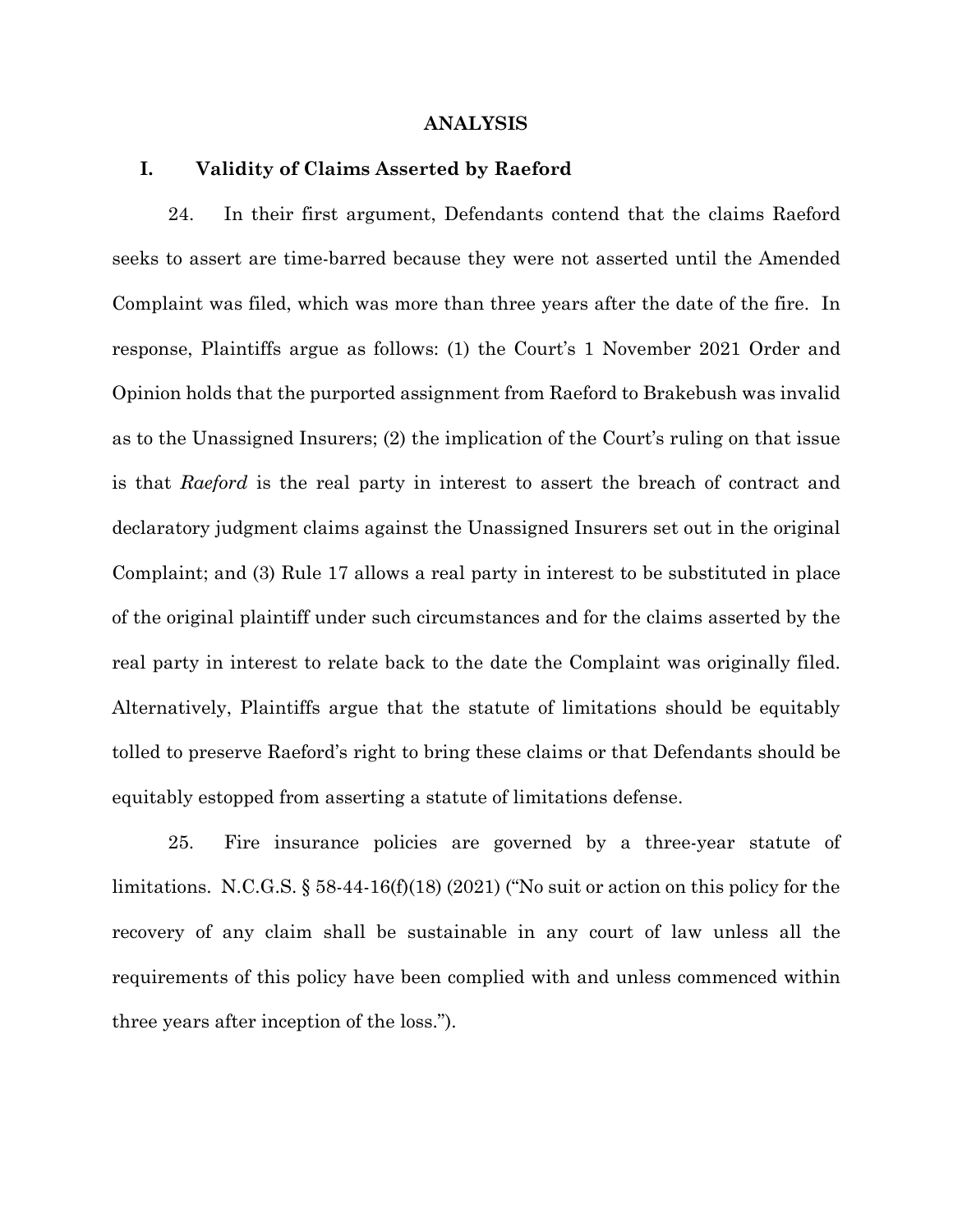26. It is undisputed that the fire giving rise to this lawsuit occurred on 14 December 2017, meaning that the claims seeking proceeds for fire damage under Defendants' policies were required to be brought within three years of that date. Although Brakebush's original Complaint was filed within that time period, the Amended Complaint was not. Under North Carolina law, "[c]laims included in an amended pleading relate back to the filing of the original pleading when the original pleading gives sufficient 'notice of the transactions, occurrences, or series of transactions or occurrences, to be proved pursuant to the amended pleading.' " *Cabrera v. Hensley*, 2012 NCBC LEXIS 42, at \*\*10 (N.C. Super. Ct. July 16, 2012) (quoting N.C. R. Civ. P. 15(c)). However, "while Rule 15 of the North Carolina Rules of Civil Procedure permits the relation-back doctrine to extend periods for pursuing *claims*, it does not apply to *parties*." *Estate of Fennell v. Stephenson*, 354 N.C. 327, 334–35 (2001) (emphasis added) (citation omitted).

27. As noted above, Plaintiffs contend that Raeford's claims are nevertheless timely pursuant to Rule 17 based on its status as the real party in interest as to these claims.[4](#page-10-0) Rule 17 states in pertinent part as follows:

Every claim shall be prosecuted in the name of the real party in interest . . . . No action shall be dismissed on the ground that it is not prosecuted in the name of the real party in interest until a reasonable time has been allowed after objection for ratification of commencement of the action by, or joinder or substitution of the real party in interest; and such

<span id="page-10-0"></span><sup>4</sup> Although Rule 17 is the basis for Plaintiffs' argument that Raeford's claims are timely, Plaintiffs never actually filed a motion based on Rule 17 seeking leave from the Court to file the Amended Complaint naming Raeford as an additional plaintiff. The Court observes that this would have been the better practice instead of unilaterally filing the Amended Complaint. Nevertheless, the Court, in its discretion, will consider the merits of Plaintiffs' Rule 17 argument.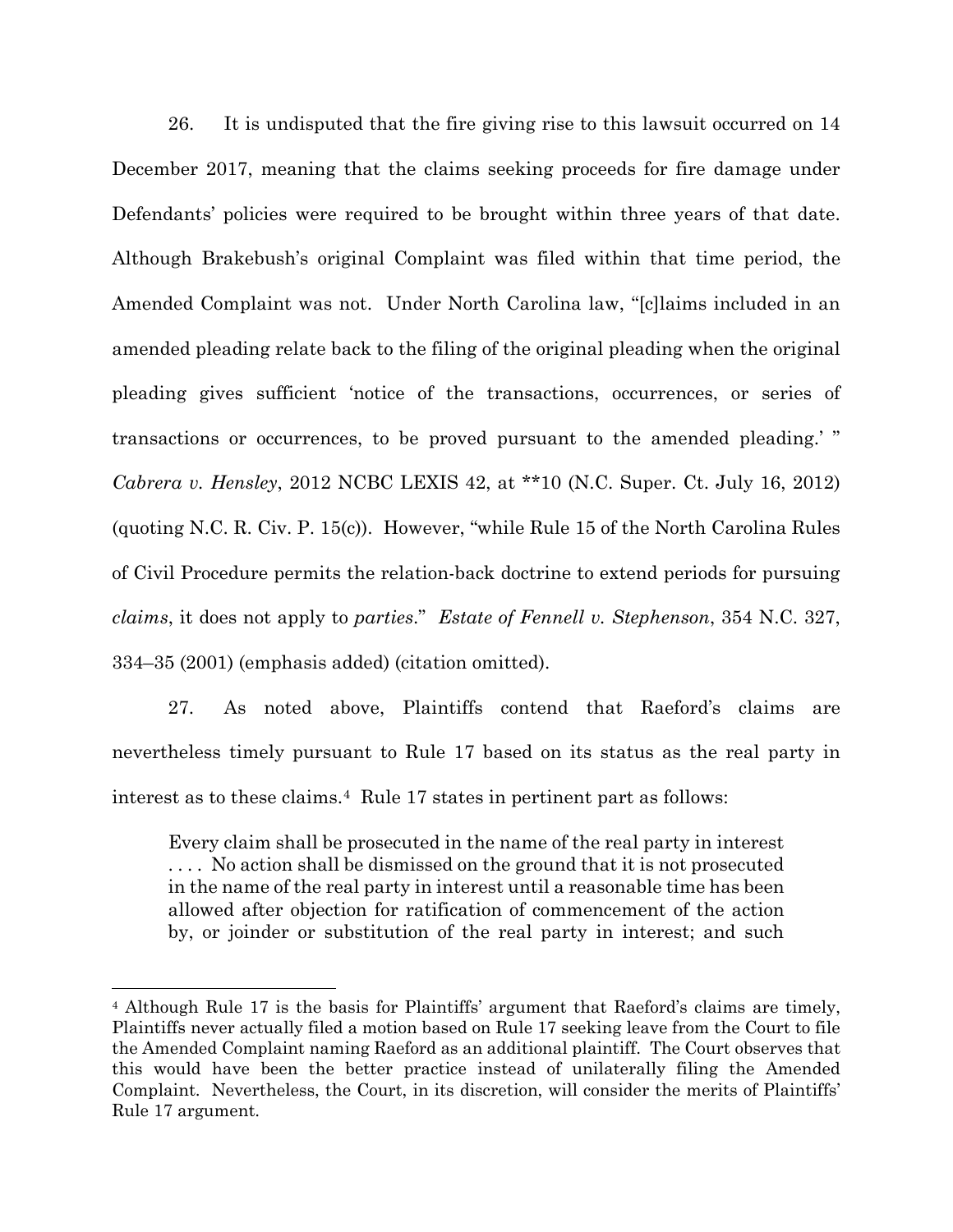ratification, joinder, or substitution shall have the same effect as if the action had been commenced in the name of the real party in interest.

### N.C. R. Civ. P. 17(a).

28. Our Supreme Court applied Rule 17(a) in *Burcl v. North Carolina Baptist Hosp., Inc.*, 306 N.C. 214, 228 (1982). The plaintiff in *Burcl* initiated a wrongful death action within the two-year limitations period "in her capacity as a foreign administrator of [the] decedent's estate[.]" *Id*. at 215–16. The plaintiff alleged that she was duly qualified to serve as the administrator of the plaintiff's estate but was unaware that she was likewise required to be appointed in North Carolina as the administrator of the estate. *Id*. at 216. She subsequently obtained the necessary qualification and moved to file a new pleading but did not do so until after the expiration of the applicable limitations period. *Id.* at 216–17. The Supreme Court held that pursuant to Rule 15 and Rule 17, the plaintiff's supplemental pleading related back to the filing date of her original pleading. *Id*. at 230. The Supreme Court noted that the "Defendants had full notice of the transactions and occurrences upon which this wrongful death claim is based" and would not be prejudiced by a new pleading establishing the plaintiff's proper qualifications. *Id*.

29. Although there is no genuine dispute as to the fact that Raeford is the real party in interest to assert declaratory judgment and breach of contract claims against the Unassigned Insurers in light of the Court's 1 November 2021 Order and Opinion, this case nevertheless presents a unique procedural scenario regarding the application of Rule 17. At issue here are claims that were asserted against multiple defendants in the original Complaint, and the Court has previously ruled that some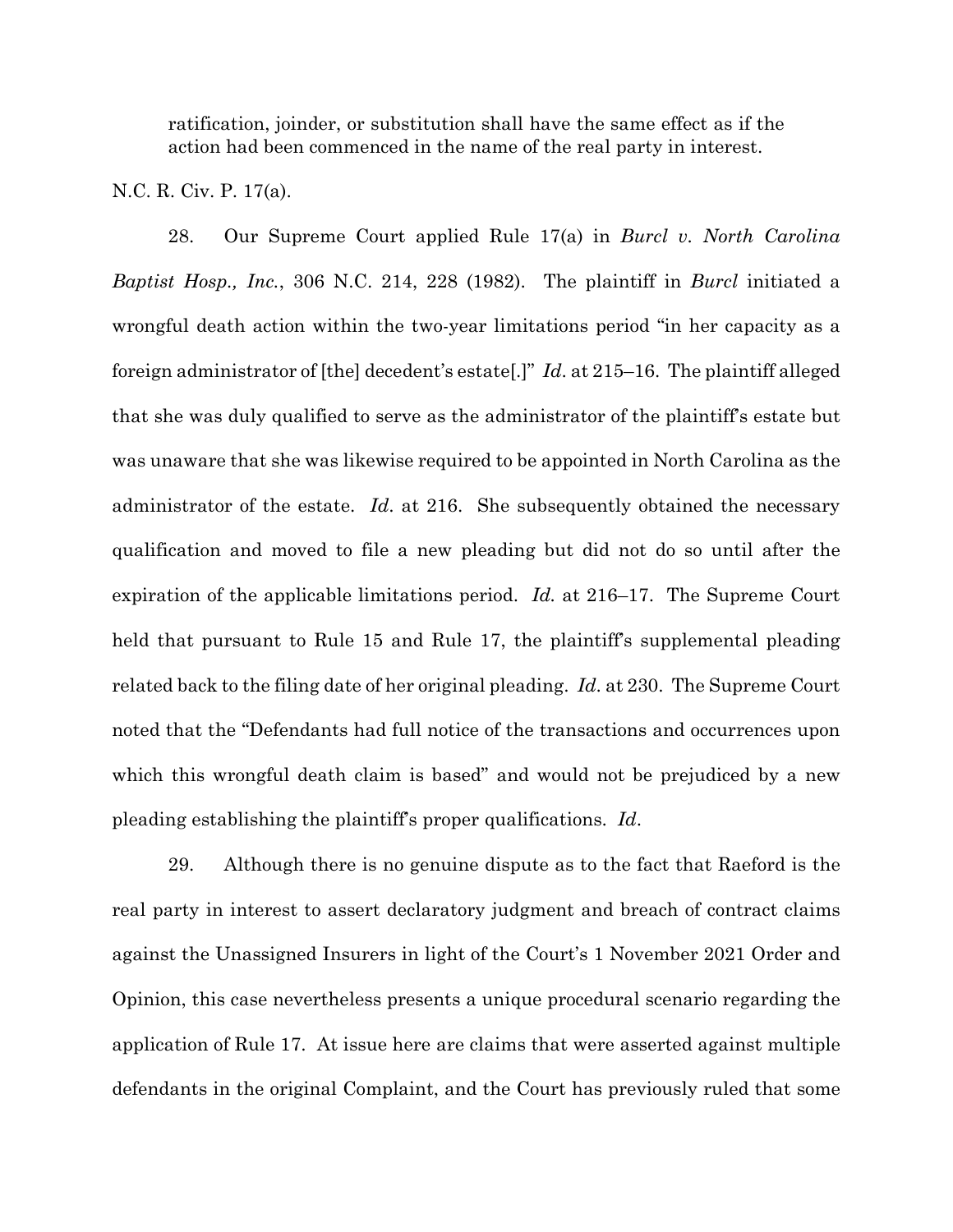of those claims were properly asserted by the original named plaintiff (Brakebush) whereas others could only be asserted by Raeford. As such, Plaintiffs do not seek to simply substitute Raeford for Brakebush as the sole plaintiff in this lawsuit. Rather, they seek leave to have Brakebush and Raeford serve as co-plaintiffs for the remainder of this action. In addition, the Court must determine whether the circumstances surrounding Plaintiffs' failure to name Raeford as a plaintiff—or as a co-plaintiff—in the original Complaint precludes the application of Rule 17.

30. Neither the parties' briefs nor the Court's own research has disclosed any North Carolina case that has addressed the applicability of Rule 17 on facts similar to those presented here. Our Supreme Court has stated that the consideration of federal cases may be helpful to North Carolina courts in interpreting Rule 17. *See Burcl*, 306 N.C. at 224; *see also* N.C. R. Civ. P. 17, Comment ("The rule as presented here tracks the federal rule[.]"). For this same reason, it is likewise instructive to examine relevant cases from other states that have enacted similar or identical versions of Rule 17. *Holloway v. Wachovia Bank & Trust Co., N.A.*, 339 N.C. 338, 346 (1994) (citation omitted) ("[A]s our rules are derived from the federal rules, which have been adopted by several other states as well, we look for guidance to authorities on the federal rules and decisions from other jurisdictions using the same rules.").

31. As an initial matter, the Court notes that the Advisory Committee for the Federal Rules of Civil Procedure has stated that Rule 17 "is intended to prevent forfeiture when determination of the proper party to sue is difficult or when an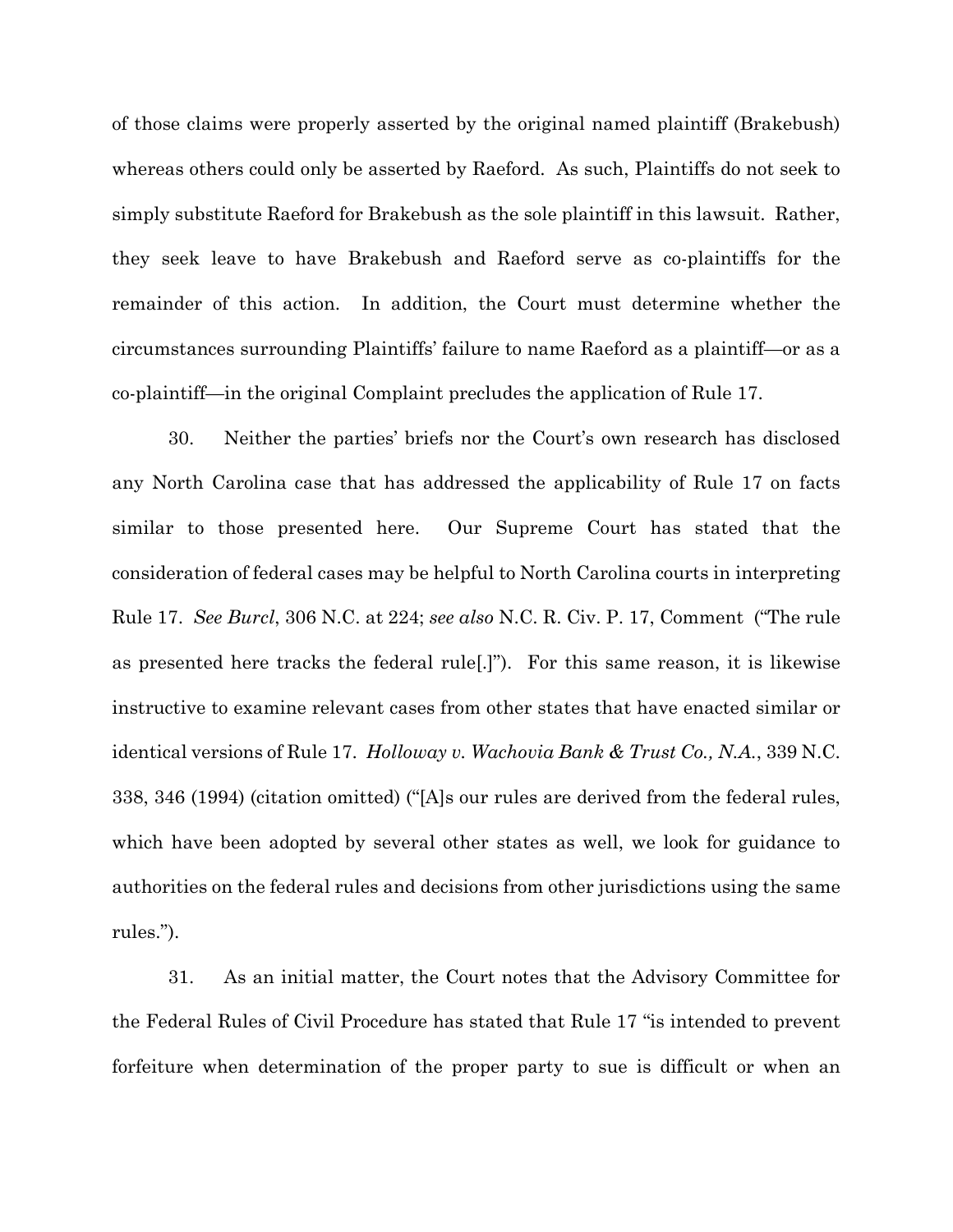understandable mistake has been made." Fed. R. Civ. P. 17 Advisory Committee Notes (1966).

32. Courts in other jurisdictions that have determined whether to apply Rule 17 in somewhat analogous circumstances have looked at factors such as whether the plaintiff's actions were the result of a tactical decision as opposed to a genuine oversight and whether allowing the substitution of the real party in interest would prejudice the defendant. *See*, *e.g.*, *Esposito v. United States*, 368 F.3d 1271, 1276 (10th Cir. 2004) (cleaned up) ("[O]ur cases focus primarily on whether the plaintiff engaged in deliberate tactical maneuvering (i.e. whether his mistake was 'honest'), and on whether the defendant was prejudiced thereby."); *Wieburg v. GTE Southwest, Inc.*, 272 F.3d 302, 308 (5th Cir. 2001) (cleaned up) ("Most courts have interpreted the last sentence of Rule 17(a) as being applicable only when the plaintiff brought the action in her own name as the result of an understandable mistake, because the determination of the correct party to bring the action is difficult.")

33. A number of courts have adopted the framework employed by the Second Circuit in *Advanced Magnetics v. Bayfront Partners*, 106 F.3d 11 (2nd Cir. 1997). In that case, a corporation brought a lawsuit, in part, in its capacity as an assignee of claims from the corporation's shareholders. *Id*. at 14. The corporation subsequently moved to amend its complaint to add the individual shareholders as plaintiffs when it became apparent that the defendants intended to challenge the effectiveness of the assignment of claims to the corporation. *Id*. at 14. The trial court denied the motion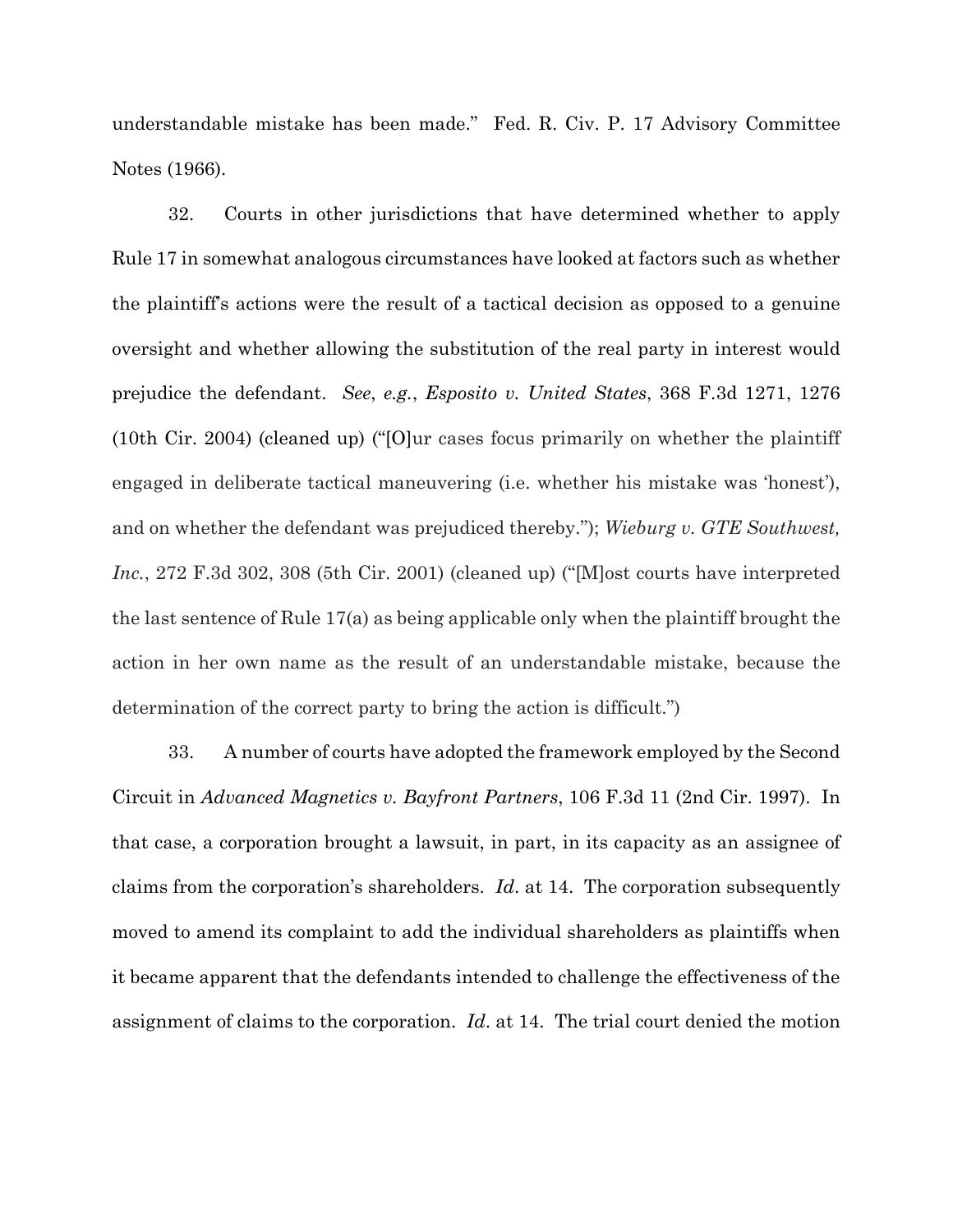to amend and held that the attempted assignment of claims had no legal effect. *Id*. at 14–15.

34. The Second Circuit agreed that the assignments had not been properly effectuated but held that the trial court had improperly denied the motion to amend because Rule 17(a) allowed for a substitution of the parties under these circumstances. *Id*. at 18–21. The Second Circuit noted that "[a]lthough the district court retains some discretion to dismiss an action where there was no semblance of any reasonable basis for the naming of the incorrect party . . . there should plainly be no dismissal where substitution of the real party in interest is necessary to avoid injustice." *Id*. at 20 (cleaned up). In reaching this result, the Second Circuit relied upon the fact that the amendment itself was merely a technical substitution of the proper plaintiffs, the absence of bad faith or any deliberate or tactical strategy in the plaintiff's failure to originally name the proper party, and the lack of prejudice to the defendants. *Id*. at 20–21.

35. Here, the Court concludes that a consideration of these same factors supports a finding that the substitution of Raeford for Brakebush is proper as to the breach of contract and declaratory judgment claims alleged in the original Complaint against the Unassigned Insurers. The legal theory and factual basis for the breach of contract and declaratory judgment claims brought against the Unassigned Insurers remain unchanged. Indeed, the substitution of Raeford as a plaintiff is wholly consistent with the position that Defendants have taken throughout this litigation—namely, that Raeford, rather than Brakebush, is the real party in interest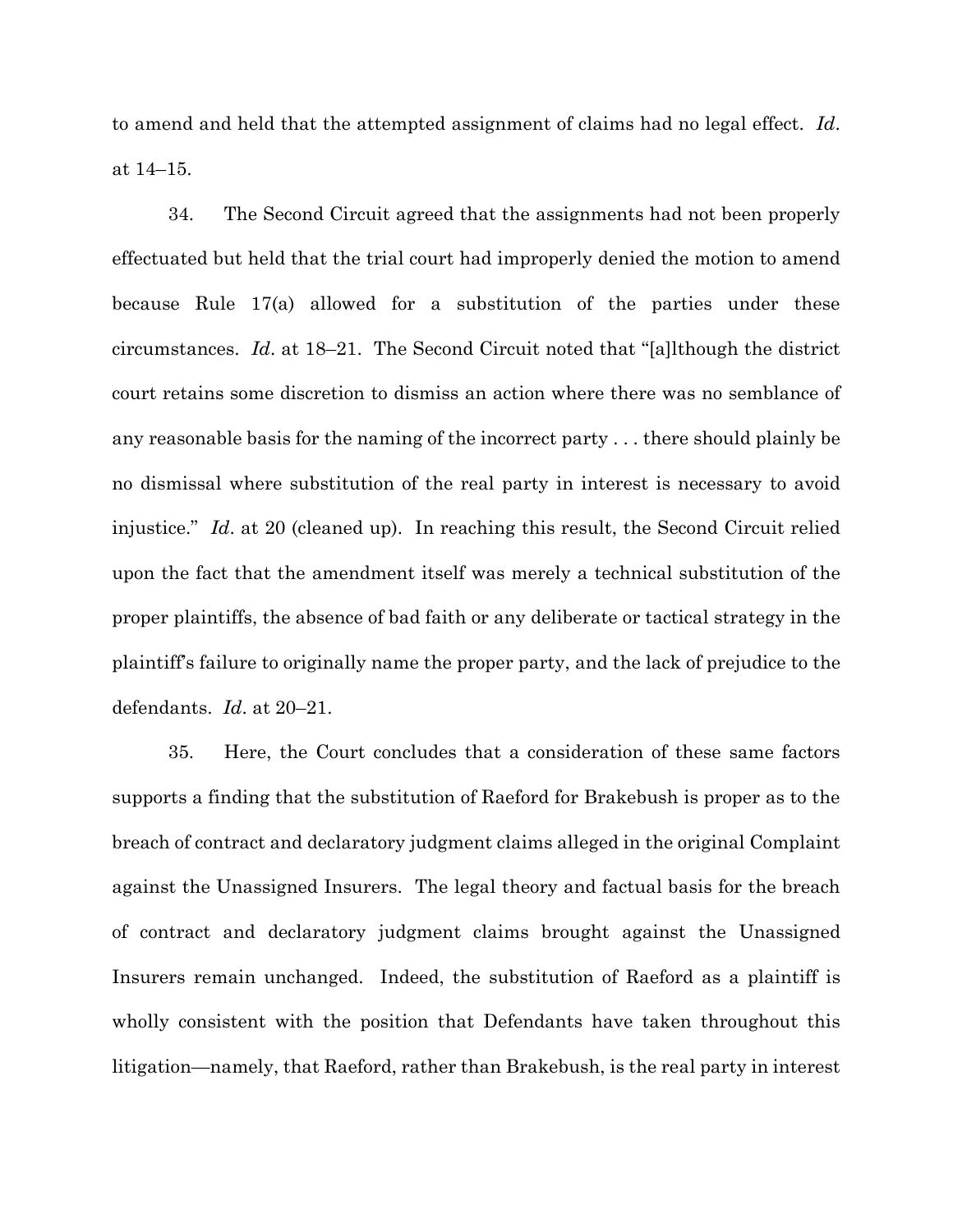as to these claims given Brakebush's failure to obtain written consent to the assignment from the Excess Insurers. Moreover, Brakebush was not dilatory in filing its Amended Complaint, doing so only 39 days after the Court's 1 November 2021 Order and Opinion.

36. In addition, the Court is unpersuaded that Plaintiffs acted in bad faith by naming Brakebush as the sole Plaintiff in the original Complaint. The legal validity of the assignments was vigorously litigated by the parties in the original motion to dismiss. In ultimately ruling on this issue in its 1 November 2021 Order and Opinion, the Court was required to resolve a number of complex issues in order to reach its determination as to the effectiveness of the assignment. In so doing, the Court rejected the categorical arguments asserted by Defendants that the assignment was invalid under *all* of the policies at issue and ultimately was required to conduct a separate analysis of the pertinent language contained in each of the eight policies at issue in order to conclude whether the assignment was valid under each respective policy. Thus, the Court finds there was clearly a "semblance of [a] reasonable basis" for only suing in Brakebush's name.*See Advanced Magnetics*, 106 F.3d at 20 (cleaned up).

37. The Court is also unable to discern any prejudice to Defendants by allowing Raeford to be substituted for Brakebush as the plaintiff as to the breach of contract and declaratory judgment claims against the Unassigned Insurers. As noted above, the factual and legal basis for these claims remains unchanged, and Defendants have failed to make any plausible argument how they are prejudiced.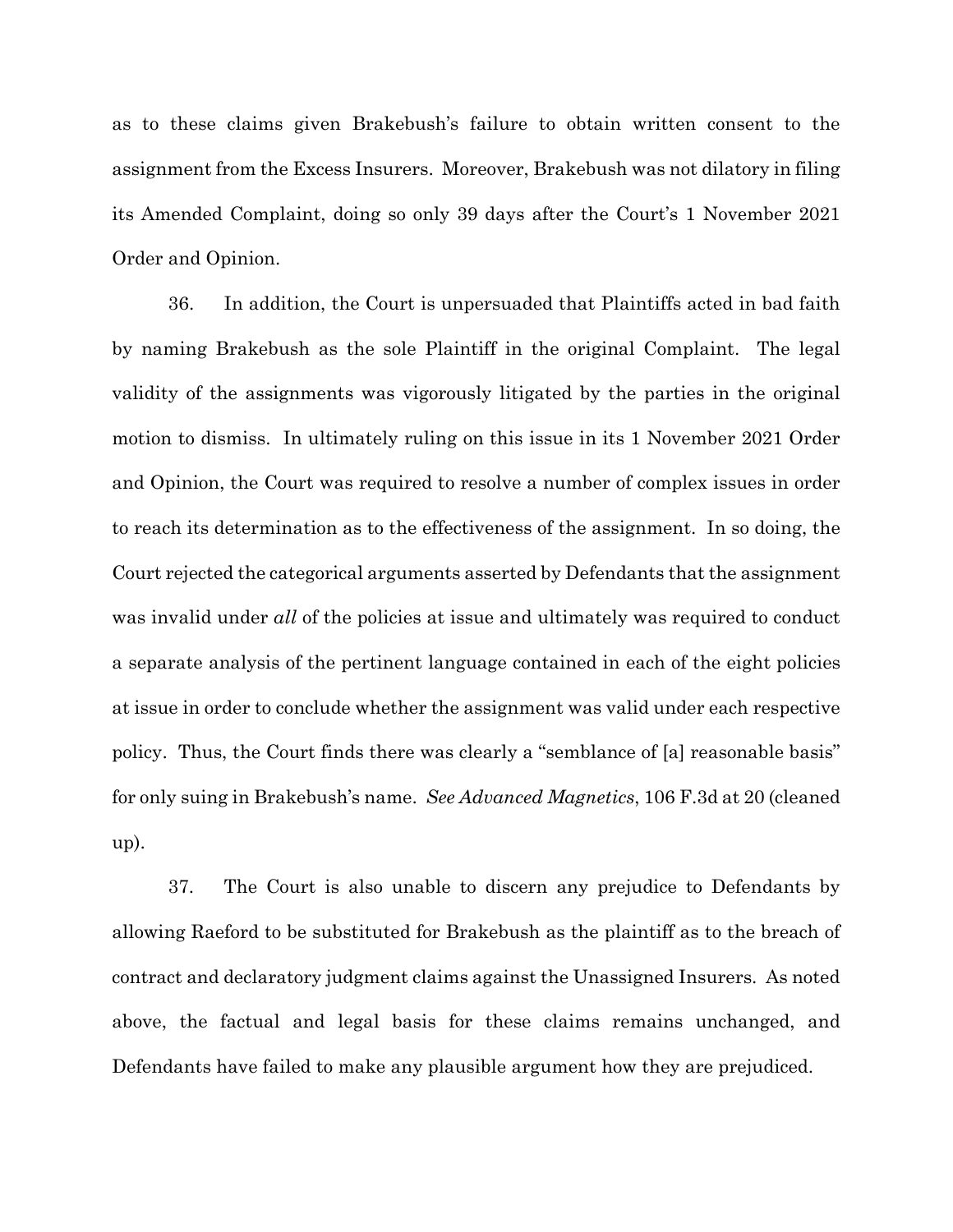38. However, the Court agrees with Defendants that Raeford is not entitled to assert *new* claims against the Unassigned Insurers—that is, claims that were not contained in the original Complaint and therefore cannot logically be deemed to "relate back" to that pleading. For this reason, the new unjust enrichment claim contained in the Amended Complaint would subject Defendants to a new theory of liability and will not be permitted.<sup>5</sup> Therefore, that claim is dismissed.<sup>[6](#page-16-1)</sup>

39. In sum, the Court is satisfied that allowing Raeford to assert the declaratory judgment and breach of contract claims originally brought by Brakebush against the Unassigned Insurers is consistent with the purposes underlying Rule 17 and with principles of fairness. The Court therefore concludes, in its discretion under Rule 17, that Raeford's claims for declaratory judgment and breach of contract shall be allowed to proceed. Defendants' Motion to Dismiss those claims is therefore DENIED. However, Defendants' Motion to Dismiss Raeford's claim for unjust enrichment is GRANTED.

# **II. Standing of Brakebush to Assert Bad Faith and UDTP Claims**

40. In their second argument, Defendants seek dismissal of Brakebush's claims for bad faith and unfair and deceptive trade practices (Counts V and VI) in the Amended Complaint. Because their argument is based on the same grounds that

<span id="page-16-0"></span><sup>&</sup>lt;sup>5</sup> However, Defendants have failed to convince the Court that the damages sought by Raeford in the Amended Complaint associated with the breach of contract cause of action likewise constitute a new "claim" that should not be deemed to relate back under Rule 17.

<span id="page-16-1"></span><sup>6</sup> To the extent Plaintiffs contend that Raeford's claim for unjust enrichment should nevertheless be allowed to proceed under theories of either equitable tolling or equitable estoppel, the Court has carefully considered Plaintiffs' arguments and concludes that these arguments lack merit.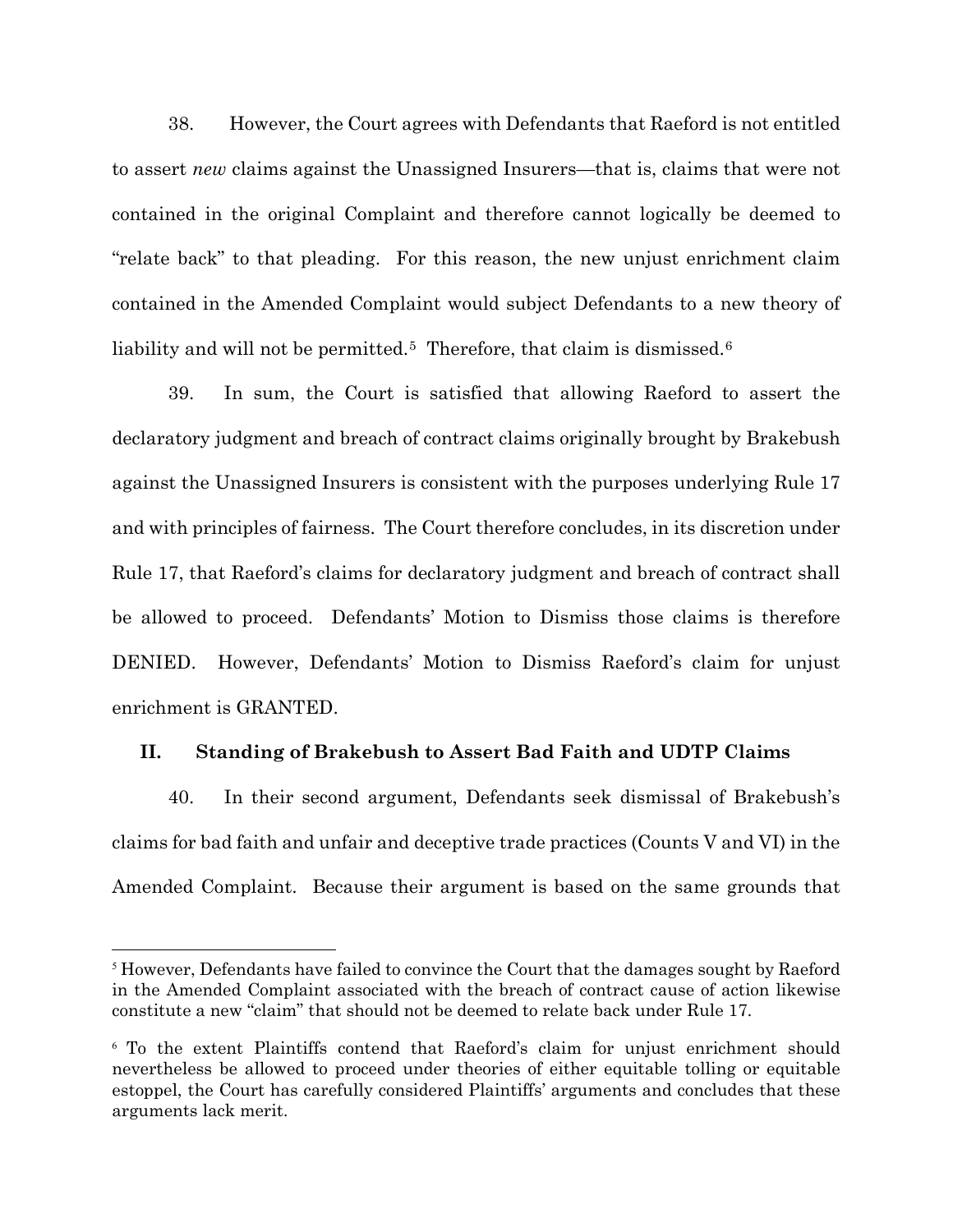they asserted in seeking identical relief in their motion to dismiss Brakebush's original Complaint, Defendants have also filed a Motion to Reconsider pursuant to Rule 54(b).

41. As an initial matter, the Court notes that the Motion to Reconsider is technically moot. This is so because the Court's prior ruling on this issue addressed the legal sufficiency of the claims for bad faith and unfair and deceptive trade practices contained in Brakebush's original Complaint. Based on the filing of Plaintiffs' Amended Complaint, the claims contained in Brakebush's original pleading no longer have any legal significance. Defendants' Motion to Reconsider is therefore DENIED as moot. *See Krawiec v. Manly*, 2015 NCBC LEXIS 85, at \*\*5 (N.C. Super. Ct. Aug. 24, 2015) (citations omitted) ("[T]he filing of [an] Amended Complaint renders moot Defendants' Motions to Dismiss the Original Complaint.").

42. In their Motion to Dismiss, Defendants contend that new case law demonstrates Brakebush's lack of standing to assert claims for bad faith and UDTP against the Assigned Insurers.

43. In its 1 November 2021 Order and Opinion, the Court concluded that Brakebush did, in fact, possess standing to assert these claims. (ECF No. 93, at ¶ 83.) In its analysis, the Court examined the relevant cases decided under North Carolina law in existence at that time. (ECF No. 93, at ¶¶ 73–81.) The Court noted that the few cases addressing the issue of when an insurer can be sued for bad faith or UDTP by a party other than the named insured in connection with the handling of an insurance claim had all arisen in the context of third-party—rather than first-party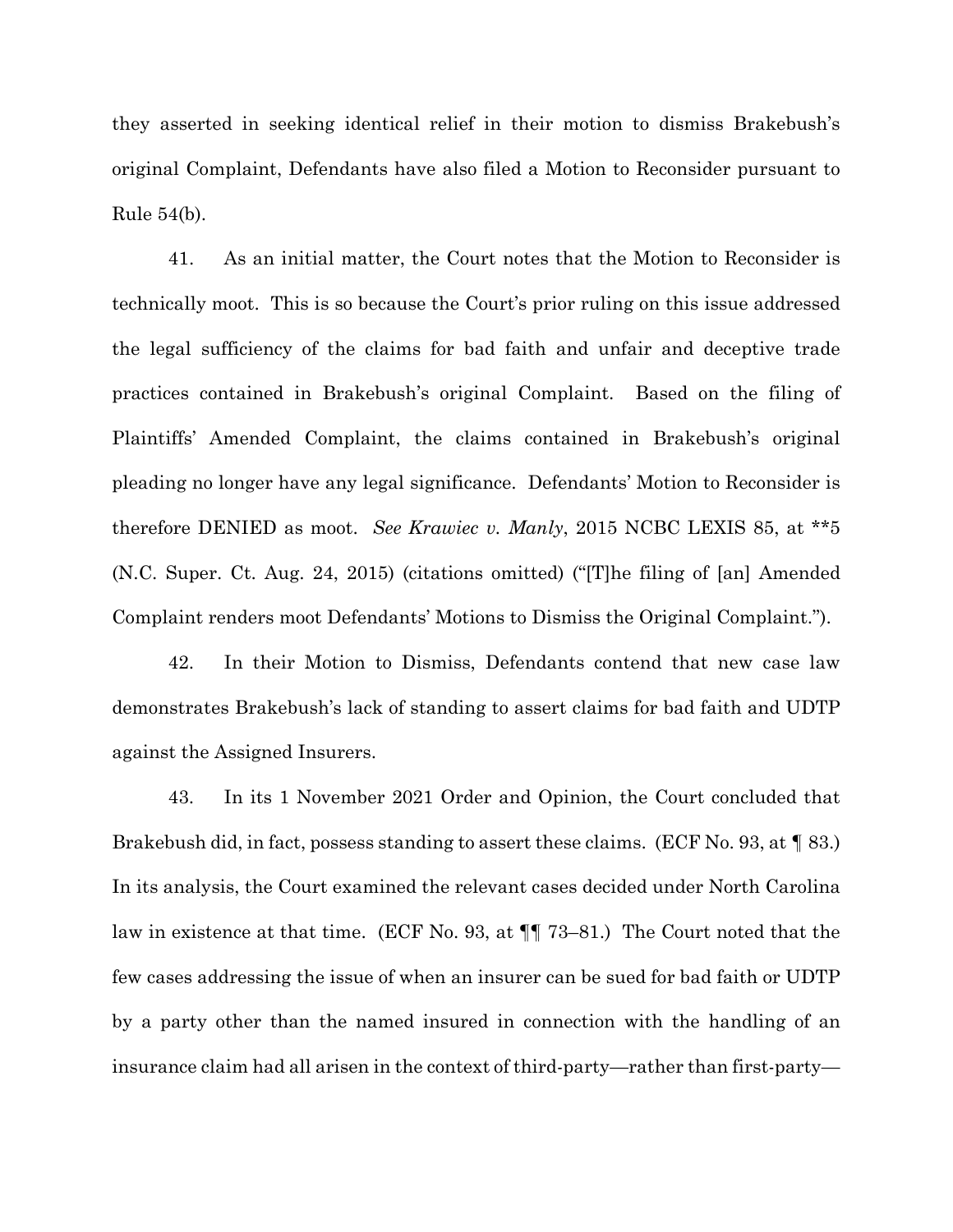coverage.[7](#page-18-0) (ECF No. 93, at ¶ 76.) Given (1) Defendants' inability to cite case law on this issue from North Carolina courts similarly rejecting a plaintiff's standing argument in the context of first-party insurance coverage (which is the type of coverage that exists in the present case); and (2) the absence of public policy reasons to deny Brakebush standing under these circumstances, the Court concluded that Brakebush possessed standing to bring these claims. (ECF No. 93, at ¶¶ 76–83.) The Court further noted that "to the extent that privity between Brakebush and the Excess Insurers is required in order for Brakebush to possess standing to assert a bad faith or UDTP claim, such privity arguably exists as a result of the assignment from Raeford to Brakebush." (ECF No. 93, at ¶ 79 n.10.)

44. Since the Court issued its prior Order and Opinion, however, the United States Court of Appeals for the Fourth Circuit issued its opinion in *Skyline Restoration, Inc. v. Church Mut. Ins. Co.*, 20 F.4th 825 (4th Cir. 2021), which analyzes this same legal issue on facts very similar to those in the present case.

45. Federal decisions on an issue of North Carolina law are, of course, not binding on this Court. Nevertheless, North Carolina courts are permitted to consider such decisions to the extent they are instructive. *Sykes v. Health Network Solutions, Inc.*, 2013 NCBC LEXIS 50, at \*\*19 (N.C. Super. Ct. Nov. 25, 2013) (citing *Rose v.* 

<span id="page-18-0"></span><sup>&</sup>lt;sup>7</sup> "In the first-party situation, the insurance covers a claim directly made by the insured and examples of first-party coverage are life, health, disability, property, and fidelity insurance. In the third-party situation, a liability claim is brought by a third party which triggers the insurer's duty to defend and indemnify. Examples of third-party coverage are professional malpractice insurance and commercial liability insurance." 8 NEW APPLEMAN ON INSURANCE LAW LIBRARY EDITION § 90.1 (2021).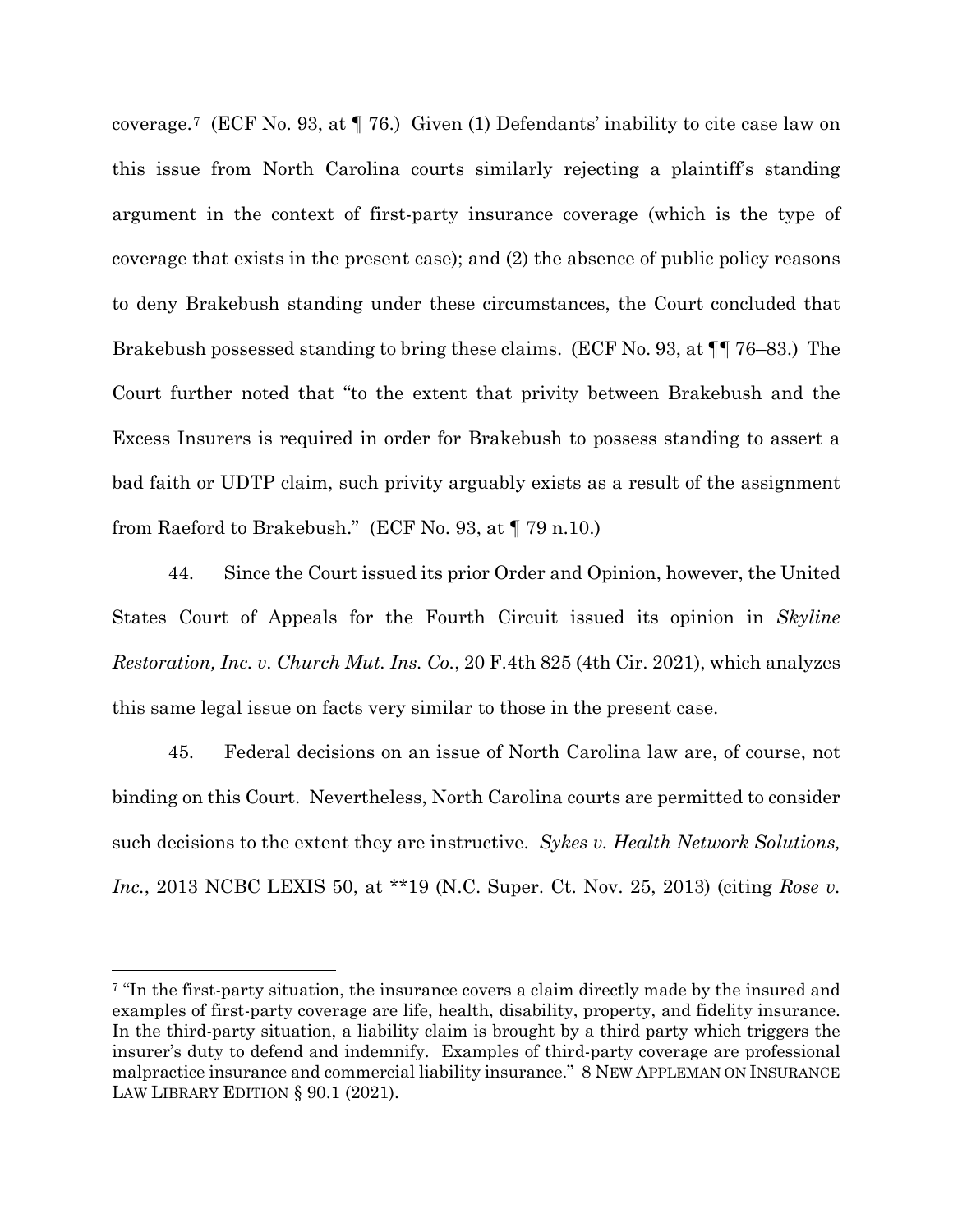*Vulcan Materials Co.*, 282 N.C. 643, 655 (1973) ("This court is not bound by federal precedent, but may examine federal decisions in search of potentially persuasive authority."); *see also Brown v. Centex Homes*, 171 N.C. App. 741, 744 (2005) (citations omitted) ("Although we are not bound by federal case law, we may find their analysis and holdings persuasive."). The Court deems the opinion in *Skyline Restoration* to be helpful in its consideration of the unique issue presented here as to which—it bears repeating—no North Carolina court has previously had occasion to address. *Skyline Restoration* expressly rejects Plaintiffs' theory of standing, holding that an assignee of insurance proceeds arising out of a first-party insurance policy lacks the ability to sue the assignor's insurer for UDTP because the assignee under such circumstances is neither the insured under the policy nor in privity with the insurer.

46. In *Skyline Restoration*, a church retained a remediation services company, Skyline Restoration, Inc. ("Skyline"), after significant wind damage occurred to the church's property. *Skyline Restoration*, 20 F.4th at 827. As part of the remediation agreement, Skyline received an assignment of the right to collect any proceeds from the church's insurance policy regarding the damage. *Id*. at 828. Skyline subsequently billed the church for \$75,000. *Id*. However, neither the church nor the insurer paid Skyline for its services. *Id*. Skyline perfected a lien against the church and submitted claims with the insurer, which were never paid. *Id*. The church subsequently filed for bankruptcy and instituted an adversary proceeding against Skyline. *Id*. Skyline brought a lawsuit against the church's insurer in which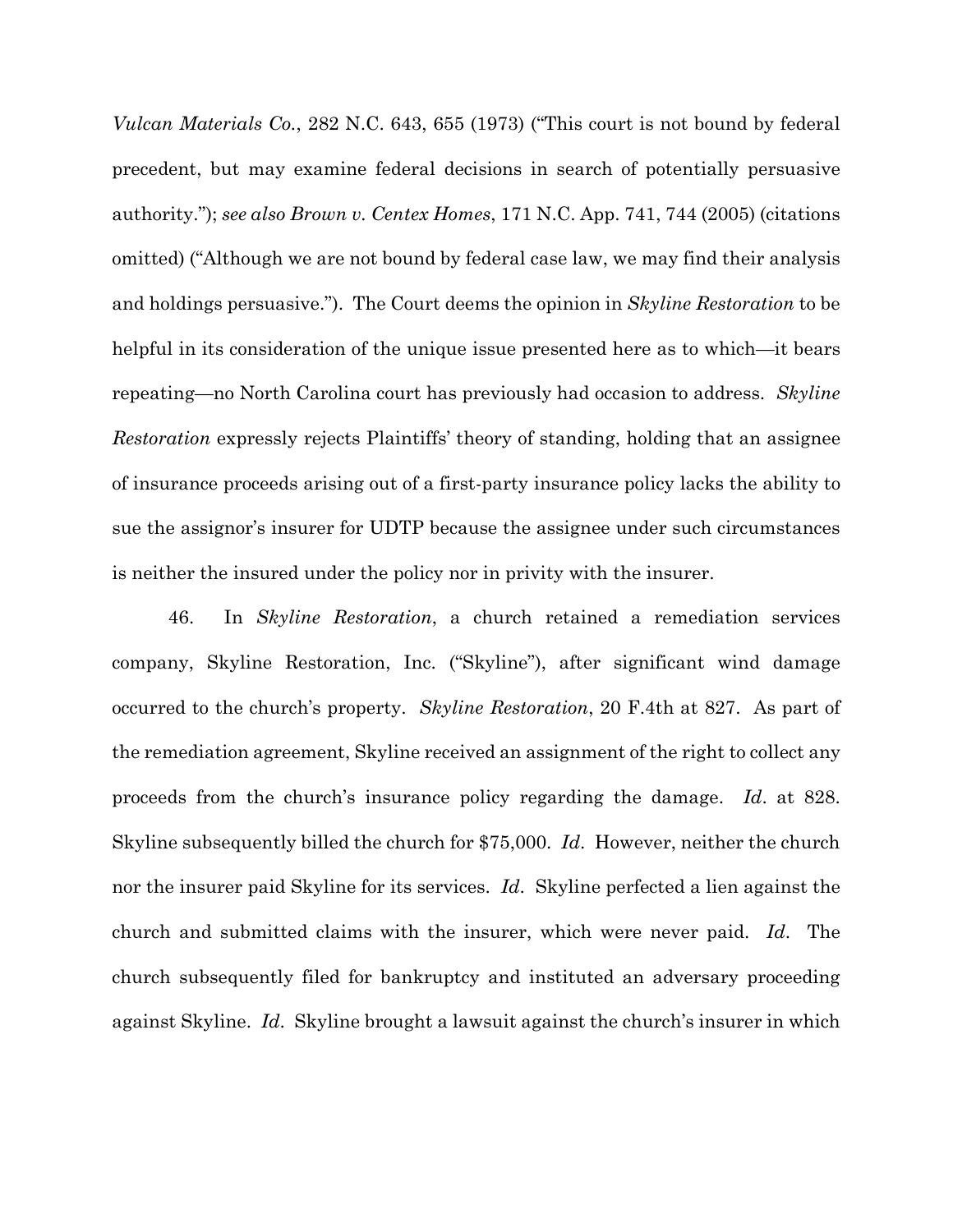it asserted, *inter alia*, a claim for unfair claim settlement practices under Chapter 75. *Id*.

47. The Fourth Circuit held that Skyline lacked the ability under North Carolina law to assert its UDTP claim based on the general prohibition in this state on such claims unless the plaintiff is either an insured or in privity with the insurer. *Id*. at 834–35. The Fourth Circuit concluded that under the facts of the case no privity existed between Skyline and the church. *Id*. at 835.

48. The Court deems *Skyline Restoration* to be instructive in several respects. It is the first case applying North Carolina law that addresses the issue of whether the general rule requiring that a party bringing such claims against an insurer be either the insured itself or one in privity with the insurer applies equally in the context of first-party coverage. Moreover, the Court likewise finds the Fourth Circuit's analysis helpful on the issue of whether privity exists between an assignee in the position of Brakebush (who has merely been assigned the right to collect insurance proceeds) and the insurers of its assignor (here, the Excess Insurers). Indeed, a review of case law from other jurisdictions fails to show general support for the proposition that privity exists under such circumstances where, as here, the assignment is limited to the right to receive proceeds under the policy. Although perhaps a different conclusion would result had Raeford assigned the entire insurance policies to Brakebush, that is not what happened.[8](#page-20-0)

<span id="page-20-0"></span><sup>8</sup> Plaintiffs contend that *Skyline Restoration* is inapposite because in that case an adversarial relationship existed between the assignee and assignor whereas here the interests of Brakebush and Raeford are not adverse. Although this is true, it does not affect the legal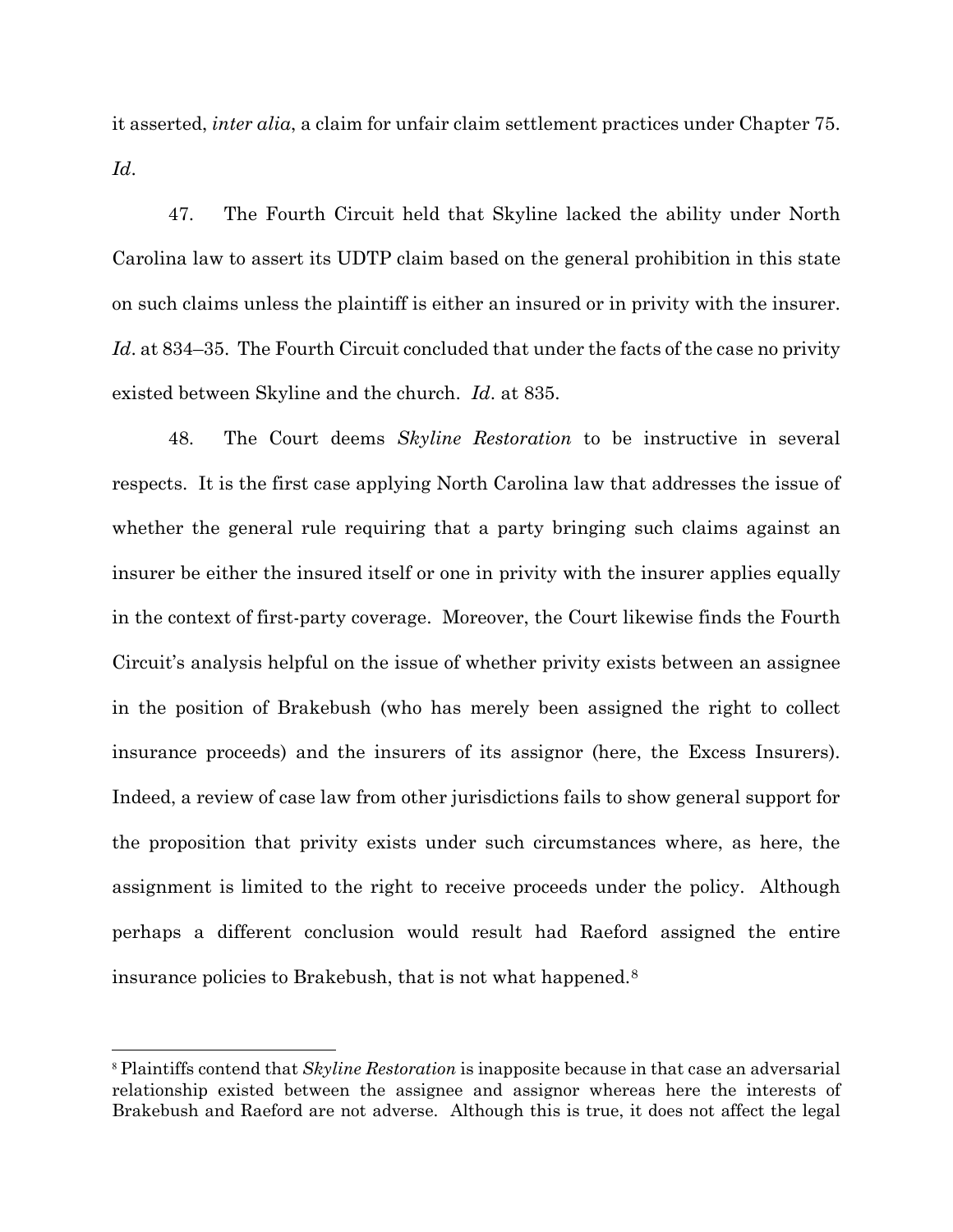49. A ruling that Brakebush possesses standing to bring bad faith and UDTP claims against the Assigned Insurers under these circumstances would constitute a significant expansion of the existing law in North Carolina. Although admittedly the public policy concerns previously cited by North Carolina courts as grounds for refusing to allow such claims by adverse third-party claimants do not appear to exist on the present facts, the Court nevertheless concludes that any such change in the law must come from North Carolina's appellate courts.

50. Therefore, Defendants' Motion to Dismiss Brakebush's claims for bad faith and UDTP is GRANTED, and those claims are DISMISSED without prejudice.[9](#page-21-0)

### **CONCLUSION**

THEREFORE, it is hereby ORDERED that Defendants' pending motions are GRANTED, in part, and DENIED, in part, as follows:

- 1. Defendants' Motion to Dismiss Raeford's claims for declaratory judgment and breach of contract is DENIED.
- 2. Defendants' Motion to Dismiss Raeford's claim for unjust enrichment is GRANTED, and this claim is DISMISSED WITH PREJUDICE.
- 3. Defendants' Motion to Dismiss Brakebush's claims for bad faith and UDTP is GRANTED, and those claims are DISMISSED WITHOUT PREJUDICE.

issue of whether privity exists between an assignor's insurer and an assignee who has solely been assigned the right to receive proceeds under the policy.

<span id="page-21-0"></span><sup>&</sup>lt;sup>9</sup> "A dismissal for lack of subject matter jurisdiction is generally a dismissal without prejudice." *Button v. Level Four Orthotics & Prosthetics, Inc.*, 2020 NCBC LEXIS 30, at \*\*21 fn. 6 (N.C. Super Ct. Mar. 13, 2020) (cleaned up).